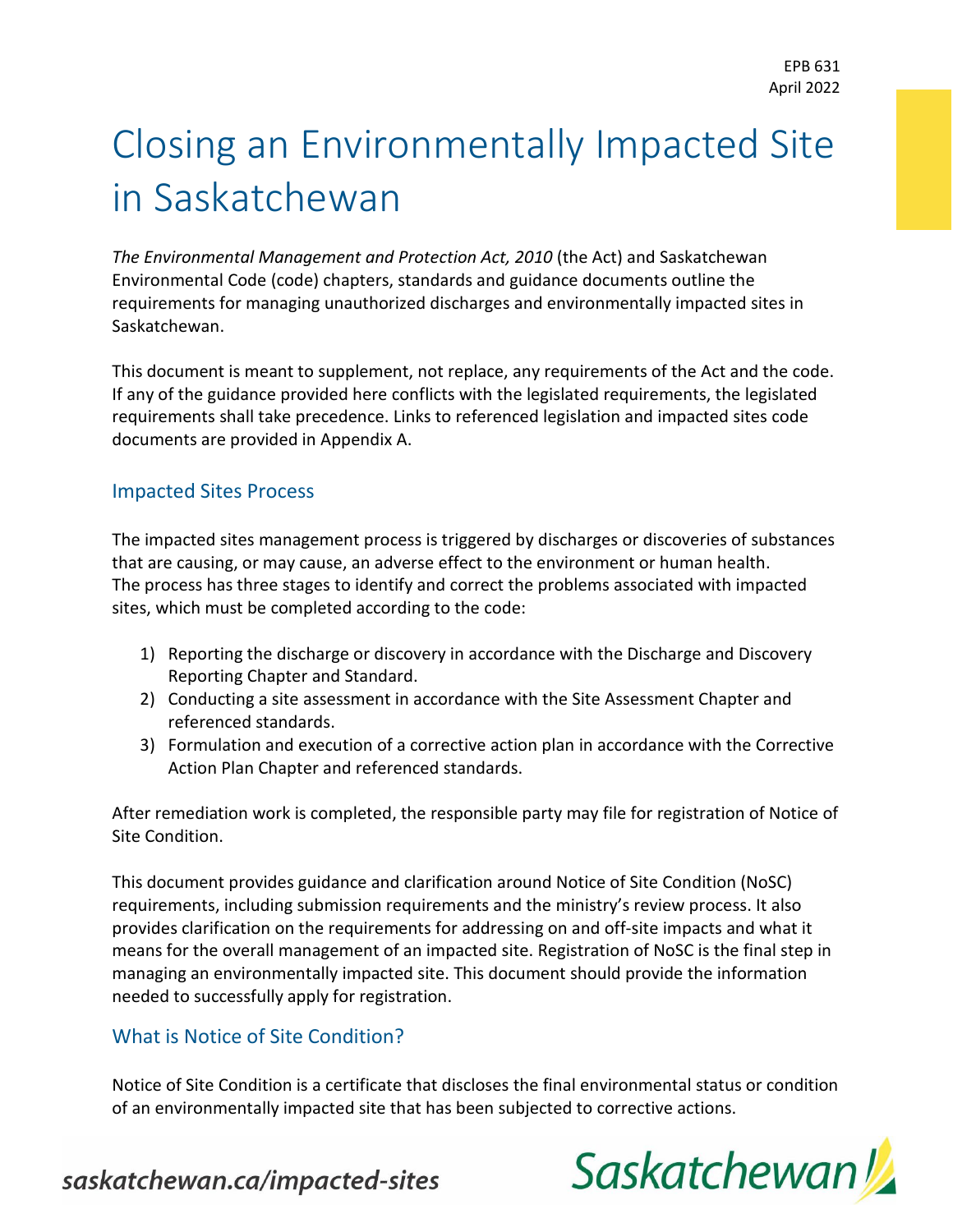The certificate documents that the work completed accurately depicts the site and complies with all the requirements of the Act and the code.

EPB 631 April 2022

Registration of NoSC for a site is an acknowledgement by the Minister that the work completed by the Qualified Person(s) meets the ministry's requirements and an acceptable level of risk remains at the site, subject to any controls or conditions listed in the NoSC Certificate. The level of acceptable risk is site-specific and subject to review and acceptance by the ministry.

Impacted sites that have been managed through execution of acceptable solution or alternative solution corrective action plans (CAPs) will be considered candidates for registration of NoSC if the results-based objectives and applicable code requirements for the site have been met. The risks associated with the impacts must be demonstrated to have been controlled and those controls must be shown to be in place.

The NoSC certificate will list the controls and require that the information be passed along to all current and future occupants and owners of the site. This ensures the controls are maintained indefinitely or until such time that the controls are no longer deemed necessary, with approval from the ministry. Registration of the NoSC indemnifies the person(s) responsible for the impacted site from further action, subject to the accuracy of the information provided in the submissions.

If any person(s) violates the terms and conditions of the NoSC, (e.g. by causing aggravation of the environmental condition of the site and/or reintroducing risk of adverse effect to the receptors that were protected by the NoSC) the ministry will consider the site to again be an environmentally impacted site. In such cases, the person(s) who violated the terms and conditions of the NoSC will be considered the person(s) responsible for the discharge. The ministry may then use its discretion to direct the person(s) responsible to address any new risks.

Once the ministry accepts the application for NoSC, the NoSC certificate will be filed in the registry and available for public access through *The Freedom of Information and Protection of Privacy Act* or other information access processes.

#### Notice of Site Condition Application Requirements:

The following documents must be submitted to the ministry as part of an application to register NoSC for a site. However, if anything has already been submitted, resubmission is not required if appropriate references are made to the previous submission (document submission/transaction number or appropriate citation):

- A completed and signed *[Application for Closure and Notice of Site Condition \(NoSC\)](https://publications.saskatchewan.ca/#/products/73872)* form.
- A closure report, prepared by a Qualified Person (QP) that documents the corrective actions completed at the site. The closure report must include a description of the work performed, evidence that shows that the applicable Tier 1, 2 and/or 3 endpoints have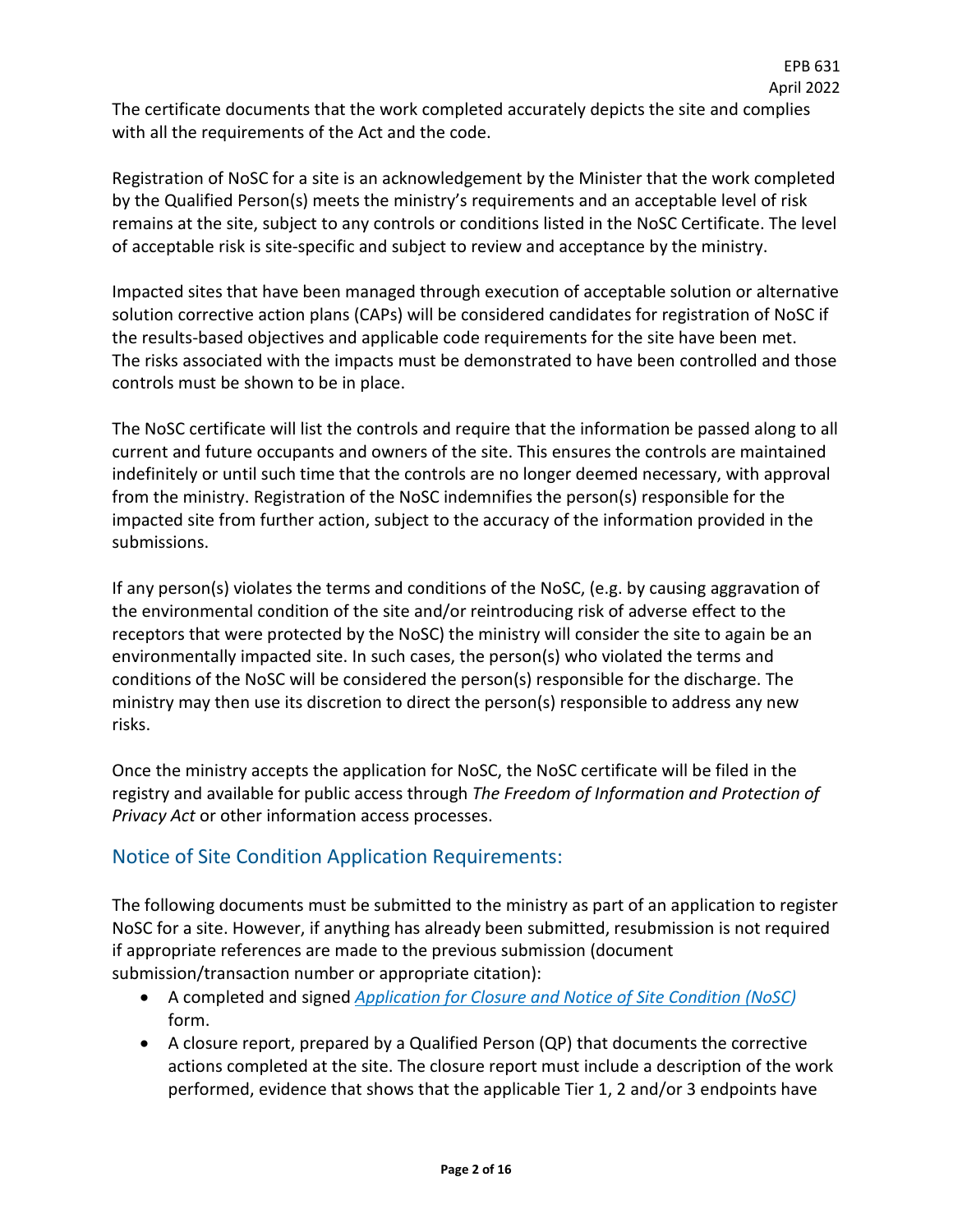been achieved, and a statement by the QP declaring the endpoints have been achieved and an acceptable level of risk remains at the site. Additional information required includes:

- o Applicable Qualified Person (QP) certificates.
- o Completed *[National Classification System for Contaminated Sites](https://www.ccme.ca/en/res/ncscs_guidance_e.pdf)* (NCSCS) score [spreadsheet.](https://www.ccme.ca/en/res/ncscs_guidance_e.pdf)
- $\circ$  Site plans including analytical figures that display tabulated final confirmatory soil and water sample analytical results to the applicable endpoint criteria.
- $\circ$  These figures should be current snapshots of the site, including only samples remaining in place, not past results prior to corrective actions that no longer apply.
- $\circ$  Site plan clearly showing geocoordinates (i.e. the metes and bounds for the extents of the area of NoSC).
- $\circ$  A list of all physical, engineered and/or administrative controls that have been applied to the site to support the selected endpoints and delineation criteria, as well as any related documentation to support that they have been applied.
- o Any other requirements listed in the applicable code chapters, standards and guidance document(s).
- CAP for the remediation and/or risk management activities that were completed at the site, including applicable QP certificate(s), updated NCSCS score and any other applicable requirements of the code chapters, standards and guidance documents.
- All environmental site assessments or reports that support the application, if they have not already been provided to the ministry. The reports must have QP certificates and NCSCS scores attached to them and must comply with the requirements of the applicable code chapters, standards and guidance documents.
- If applicable, written consent from affected parties agreeing to any corrective actions on their property.
- Any other prescribed requirements set out by the ministry.

The ministry prefers that all applicable reports and documents are not combined into one PDF file and that separate reports be kept as standalone documents for easier review and reference.

#### Notice of Site Condition Application Review Process:

The ministry will complete a full file review for the site upon receipt of an application for NoSC to ensure that all requirements of the code have been identified and achieved. Review times vary, depending on site complexity, quality of the submissions, file history and the volume of other submissions already in the ministry's review queue.

To maintain consistency in its reviews, the ministry uses a checklist to compare the information provided, to the applicable regulatory requirements. See Appendix B for a copy of the Notice of Site Condition Review Checklist. The checklist may be used by applicants to ensure their submissions meet the applicable requirements; however, it does not need to be submitted to the ministry with the application package.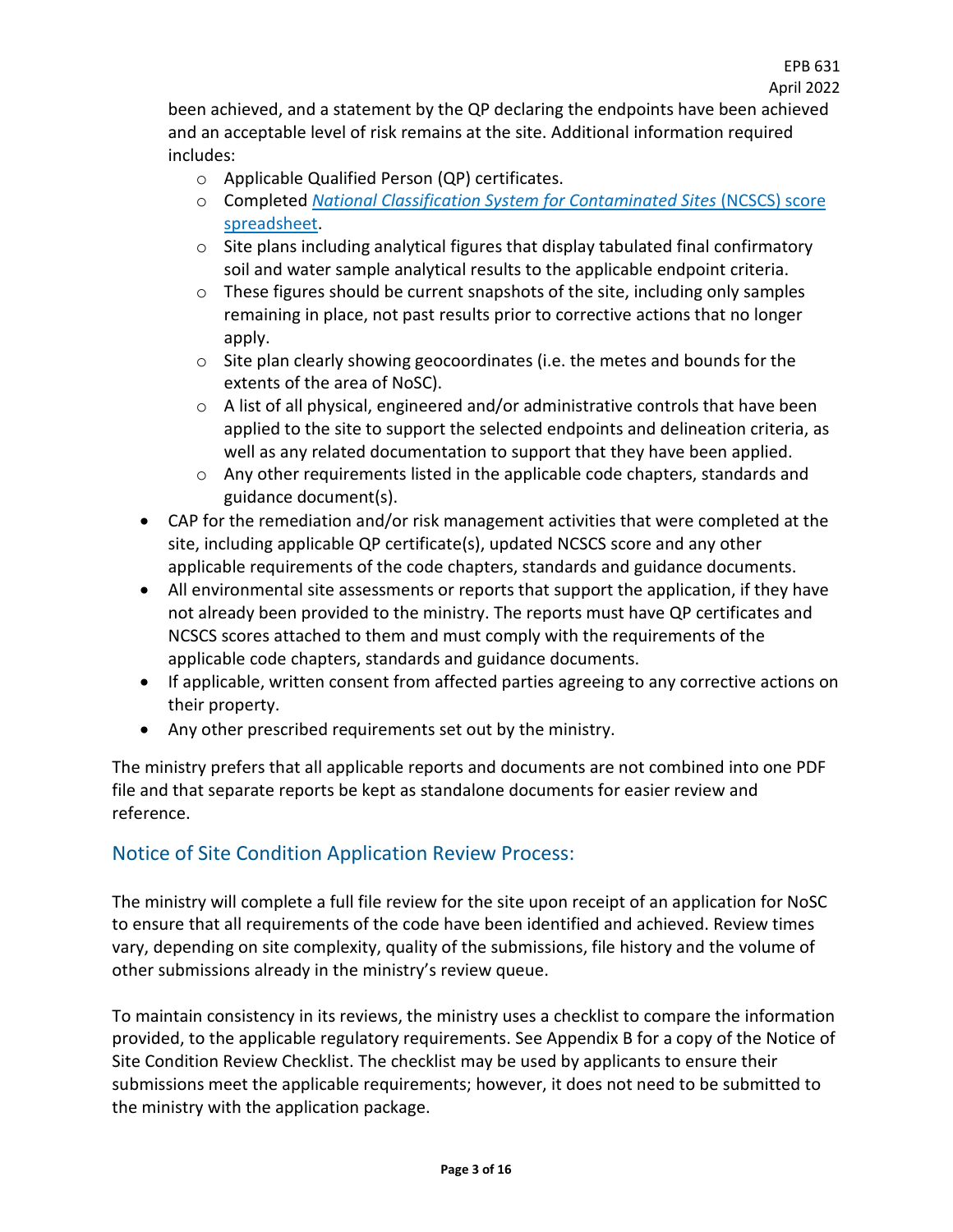#### Off-Site Impacts

An environmentally impacted site is defined in the Act as "an area of land or water that contains a substance that may cause or is causing an adverse effect".

An adverse effect is also defined in the Act as "impairment of or damage to the environment or harm to human health, caused by any chemical, physical or biological alteration or any combination of any chemical, physical or biological alterations." These definitions do not provide any special consideration for legal property boundaries or other administrative considerations.

Figure 1 depicts an example contaminant plume that is sourced from the property owned by person responsible for the discharge (RP) and extends onto third party and municipally owned properties. The resulting environmentally impacted site consists of all four impacted properties.



*Fig. 1 Depiction of Environmentally Impacted Site*

In consideration of the above, the ministry considers that the entire area that has been impacted or adversely affected by the RP requires consideration when working towards registering NoSC. If the extents of the impacted site go beyond property lines, the RP is responsible for not only their on-site impacts, but the impacted areas that have extended to third party lands off-site.

Before the ministry will register NoSC for on-site impacts, the off-site areas must all be addressed. This could include execution of an acceptable or alternative solution CAP or a form of risk management. Whichever option is chosen, the impacted property owner must provide written consent of the CAP if the CAP encompasses their property. If you are unable to obtain written consent, an explanation as to what you have done to try and obtain consent is required. It must be demonstrated that all avenues of obtaining consent were exhausted.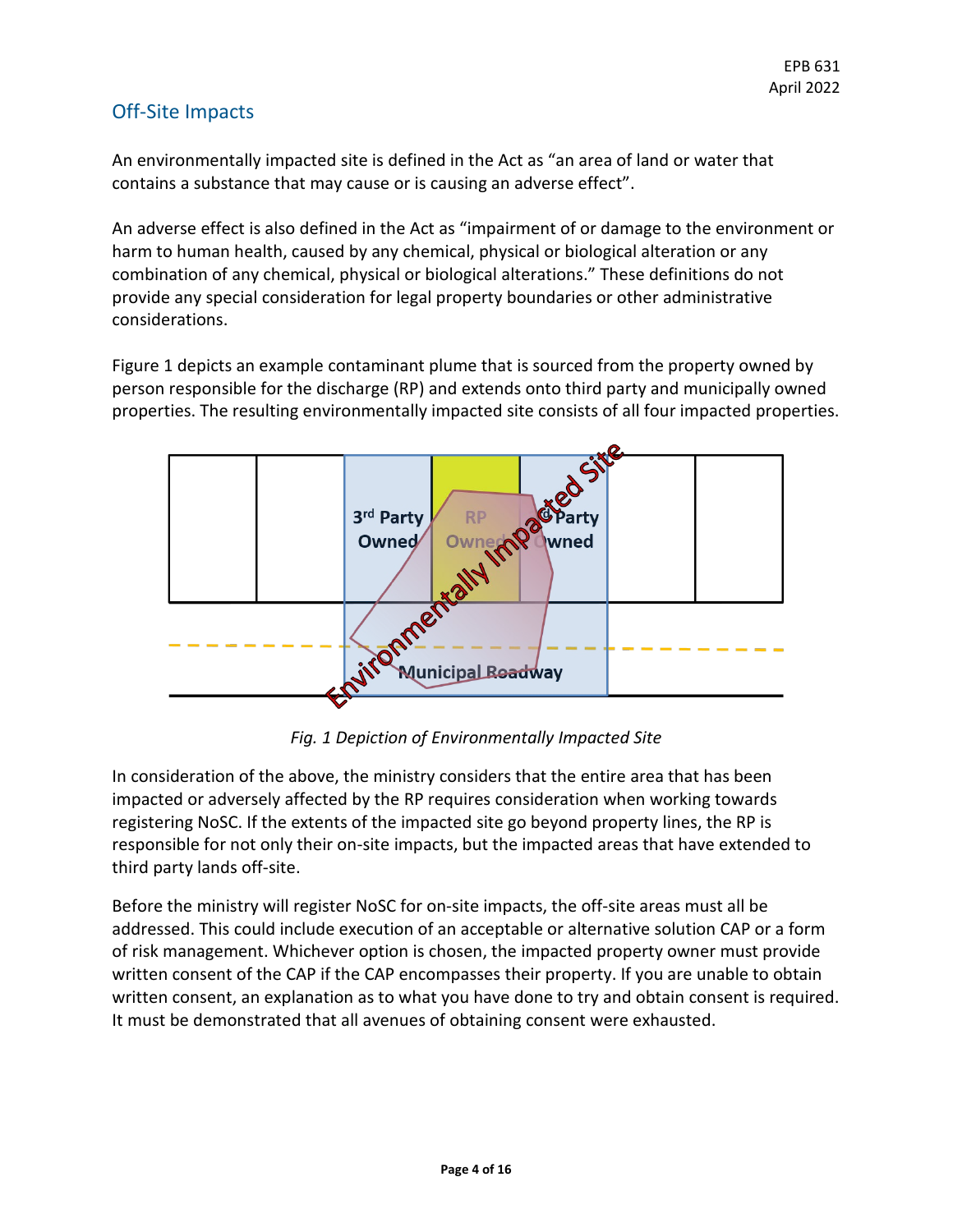#### Options for obtaining NoSC on-site when the impacts extend off-site:

The ministry must ensure that all areas of the impacted site are managed to be able to register NoSC for any portion of the site. If NoSC cannot be registered for any area of an impacted site, the following options are available to administratively manage those areas until such time that NoSC can be registered for the areas.

This combination of administrative management and regulatory release of responsibility through NoSC ensures that all liabilities are accounted for at the end of the impacted sites management process.

#### **1. Execute an Off-Site CAP**

If corrective actions can be completed for the off-site areas before or at the same time as on-site corrective actions, the RP can apply for NoSC for the off-site areas before or at the same time as they apply for the on-site areas. If corrective actions cannot be completed off-site until after on-site actions have been completed, the RP will need to consider the alternatives described below to facilitate registration of NoSC for the on-site areas.

It should be noted that the ministry will accept multiple CAPs for one impacted site. There may be situations where one form of corrective action cannot be applied in all areas of the site. In such a circumstance, another CAP can be devised to address that area of the site. For example, the RP may wish to excavate and dispose of petroleum hydrocarbon impacts in the vicinity of an underground tank next to Tier 1 endpoints. However, the petroleum hydrocarbon impacts may have extended to beneath the building foundation or under the adjacent roadway. In those areas, remedial excavation may not be possible, but alternative technologies such as bioremediation to Tier 3 endpoints may be feasible. If this is the case, the RP could prepare additional CAPs for the areas beneath the building or roadway, explaining what will need to be done to address the impacts.

If the QP can demonstrate that applicable endpoints have been met in all the CAPs that have been applied to the site, NoSCs may be registered for all the CAP areas. If CAPs in some areas have been completed, but not others, the options below may be considered.

#### **2. Risk Management with Future Reclamation and Financial Assurance**

The ministry recognizes that there are situations where it may not be feasible to complete corrective actions on a defined timeline (such as under roadways or existing buildings where affected landowner does not want the impacts dealt with immediately).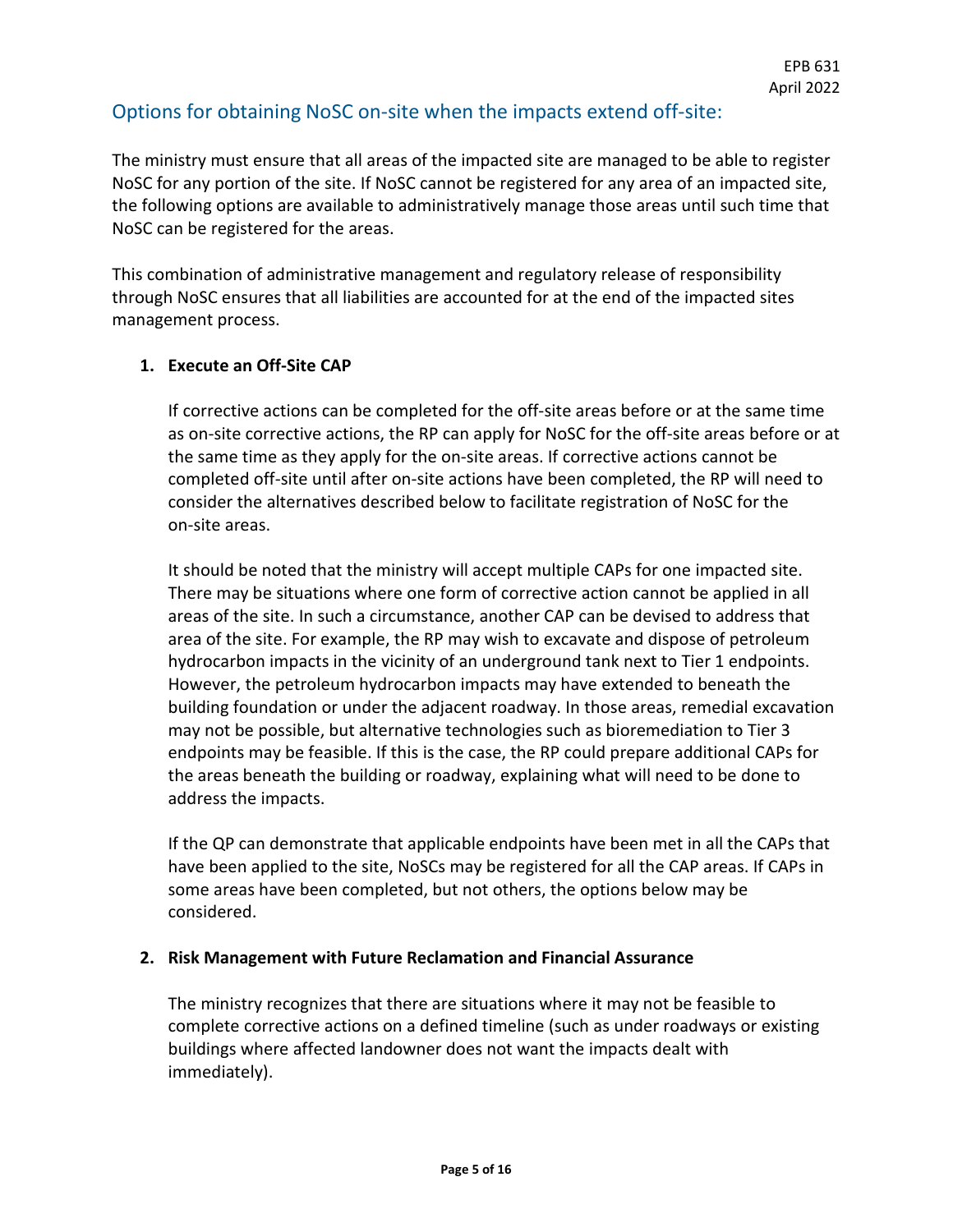April 2022 In such cases, the risk must be managed until such time that corrective actions can be completed. This management scenario is called risk management with future reclamation (RMFR).

EPB 631

In these situations, the RP must prepare a CAP that details how the risks will be managed until final remedial actions are completed. The CAP must contain a cost estimate to complete the actions and the RP must apply to the ministry to register a financial assurance for the amount required to execute the CAP. This is required under legislation to ensure the corrective actions will be completed if the RP is no longer available or refuses to honor their obligations. The RMFR CAP must ensure that impacts are adequately characterized and delineated and include an estimate of the total cost to execute the CAP, including any ongoing monitoring required to ensure risk is being managed until the remediation can be completed. The RMFR CAP must meet the requirements of the applicable code chapters and include a proposed form of financial assurance, such as cash, irrevocable letter of credit, surety bond, sinking fund or other alternative form for ministry consideration.

If approved, the ministry will provide further information on how to register the financial assurance.

**Note:** Areas subject to the off-site RMFR CAP will not qualify for registration for NoSC. These areas will remain under the RMFR CAP until it is demonstrated that the CAP has been executed and the selected endpoints have been met. Ministry acceptance of an RMFR CAP will facilitate registration of NoSC in on-site areas that have met the selected endpoints.

#### **3. Transfer of Responsibility for an Environmentally Impacted Site**

Another option that can be applied to managing both on and off-site impacts, is to transfer responsibility for the impacts to another party who is willing to accept the responsibility. This can be done in accordance with the *[Transfer of Responsibility for an](https://publications.saskatchewan.ca/#/products/77452)  [Environmentally Impacted Site Chapter](https://publications.saskatchewan.ca/#/products/77452)* of the code. This may be a feasible option if the RP is willing to compensate the accepting party financially, through payment, reduced land valuation, or other legal form of compensation.

In such a case, the RP would need to go through the RMFR process of preparing a financially assured CAP that is acceptable to the ministry and the accepting party. However, instead of the RP registering the financial assurance with the ministry, the accepting party would register the financial assurance with the ministry and provide the ministry with a signed agreement between the RP and the accepting party, that states the accepting party is accepting responsibility for the environmental liabilities associated with the site. The transfer of responsibility and associated registration of a financial assurance could then be used to facilitate registration of NoSC for other areas of the impacted site.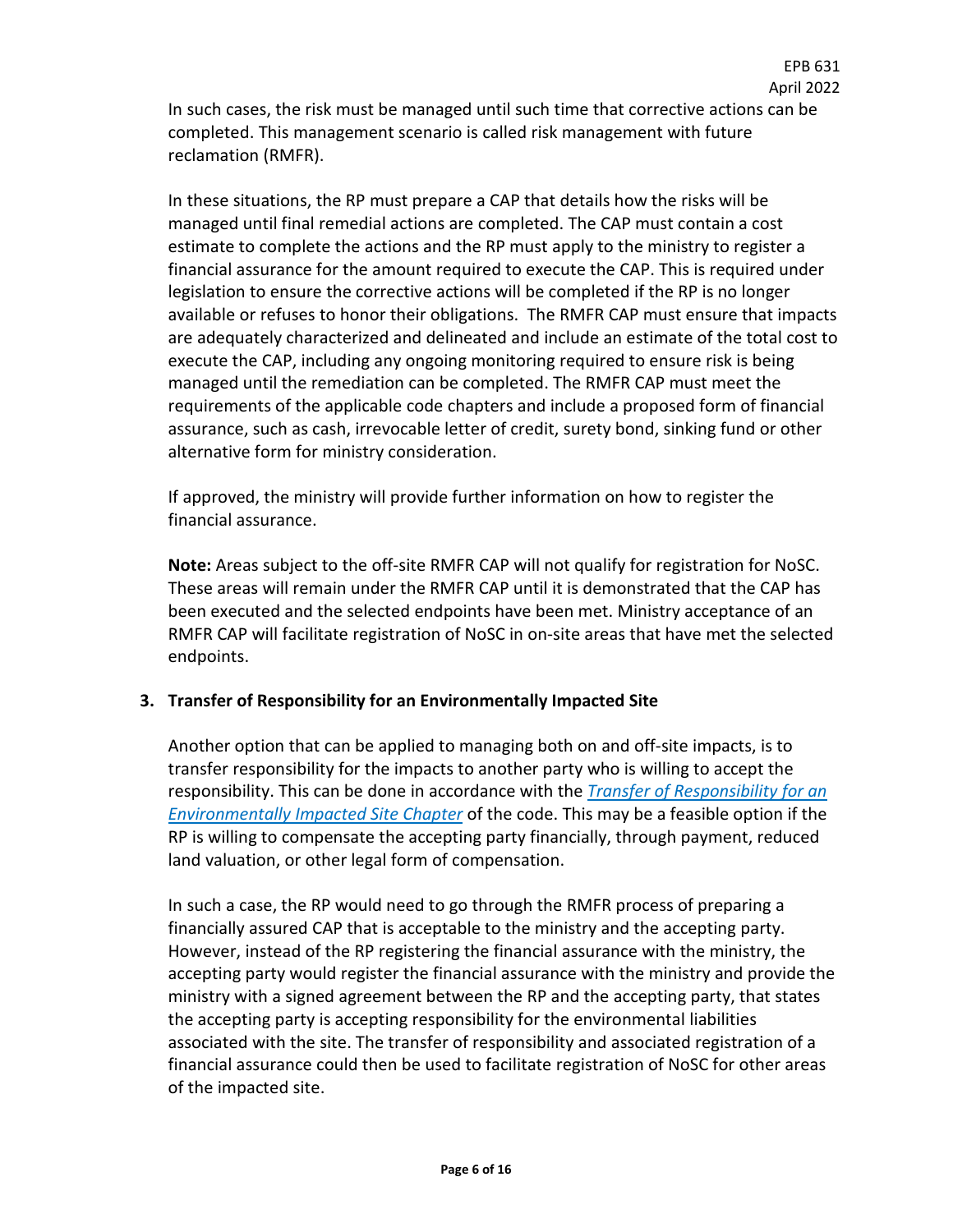#### Appendix A – Reference Material

*[The Environmental Management and Protection Act 2010](https://publications.saskatchewan.ca/api/v1/products/31893/formats/81952/download)*

*[The Saskatchewan Environmental Code](https://pubsaskdev.blob.core.windows.net/pubsask-prod/86816/86816-Z_Consolidated_Code_Chapters.pdf)*

*[The Impacted Sites Guidance Document](http://www.environment.gov.sk.ca/Default.aspx?DN=125d335b-34c4-4072-8e1e-fb9408498231)*

*[Application for Notice of Site Condition form](https://publications.saskatchewan.ca/#/products/73872)*

*[Qualified Person Certificate](https://publications.saskatchewan.ca/api/v1/products/78695/formats/88909/download)*

*[National Classification System for Contaminated Sites \(NCSCS\)](https://www.ccme.ca/en/res/ncscs_guidance_e.pdf)*

*[Managing Impacted Sites in Saskatchewan Factsheet](https://publications.saskatchewan.ca/#/products/103934)*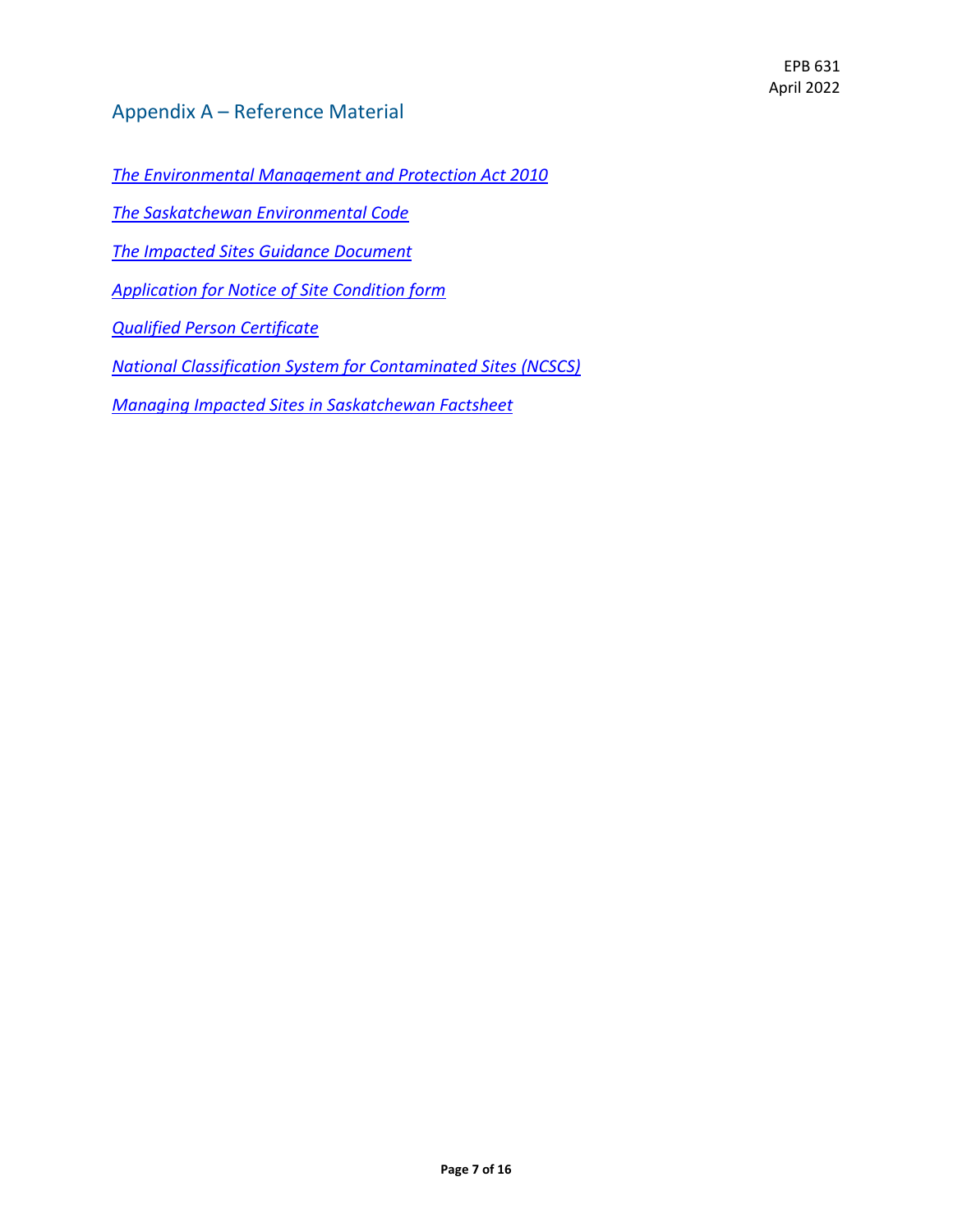#### Appendix B – Notice of Site Condition Review Checklist

This checklist aids those applying to the Ministry of Environment to file a NoSC and ensures that all the regulatory requirements are satisfied. The checklist is a collation of sections of EMPA, 2010 and code chapters and standards. Those applying for NoSC should have related experience and a thorough understanding of impacted site management, site assessment and remediation. Applicants should be familiar with existing provincial legislation, regulations and related guidance documents, as well as applicable federal guidance and protocols.

The ministry also uses this checklist when reviewing NoSC applications and determining a response to the application.

#### Abbreviations (in alphabetical order)

**CAP** – corrective action plan

**D&D Reporting** – the code's Discharge and Discovery Reporting Standard or Discharge and Discovery Reporting Chapter

**EMPA, 2010** – The Environmental Management and Protection Act, 2010

- **EPO** environmental protection officer
- **EPP** environmental protection plan
- **ESA** environmental site assessment
- **NoSC**  Notice of Site Condition
- **QP**  Qualified Person(s)
- **RBO**  risk-based objectives
- **RMFR** risk management with future reclamation
- **RP** responsible party (or person(s) responsible)
- **SEQG**  Saskatchewan Environmental Quality Guidelines
- **SoPC** substances of potential concern
- **VSA** visual site assessment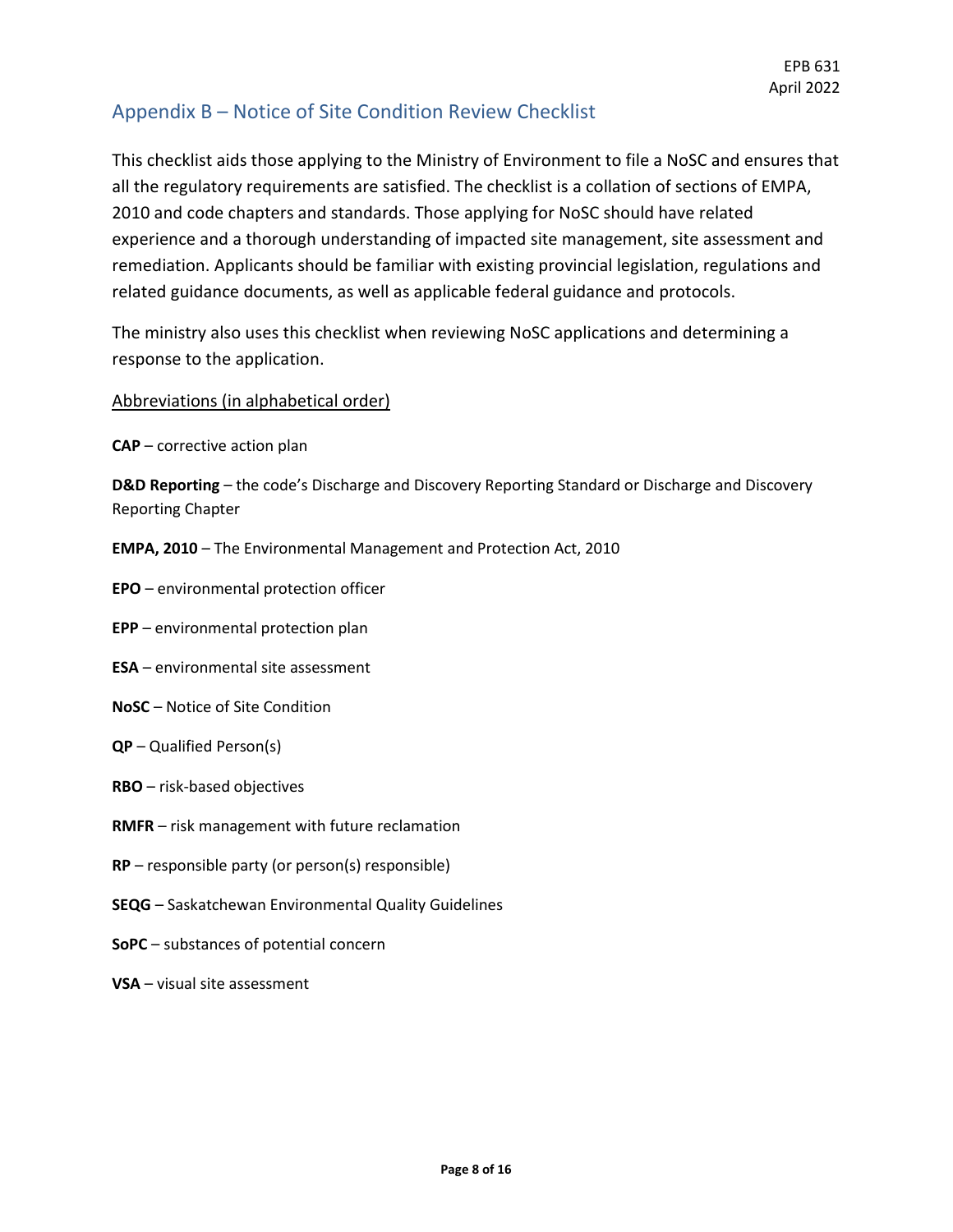# Saskatchewan

**Discharge Case No: Reviewed By (QP name): Responsible Person(s): Responsible Person(s): Review Date: Review Date: Review Date: Review Date: Review Date: Review Date: Review Date: Review Date: Review Date: Review Date: Review Date: Review Address/Location:**



| <b>Statutory Reference</b>                                                               | <b>Requirement or Objective</b>                                                                                                                                                                                             | <b>Submission Reference</b><br>(Title, Author, Date)                                                | <b>Answer</b><br>(Yes, No,<br>$N/A$ ) |  |
|------------------------------------------------------------------------------------------|-----------------------------------------------------------------------------------------------------------------------------------------------------------------------------------------------------------------------------|-----------------------------------------------------------------------------------------------------|---------------------------------------|--|
| EMPA, 2010 s.8 and<br><b>D&amp;D Reporting</b><br>Standard                               | Did a discharge or discovery occur at the site?                                                                                                                                                                             |                                                                                                     |                                       |  |
|                                                                                          | Has the person responsible for the impacts been identified?                                                                                                                                                                 |                                                                                                     |                                       |  |
| EMPA, 2010 s.12                                                                          | Is the person responsible for the impacts the person who is<br>applying for NoSC?                                                                                                                                           |                                                                                                     |                                       |  |
|                                                                                          | Have the impacts been delineated on and off-site?                                                                                                                                                                           |                                                                                                     |                                       |  |
| EMPA, 2010 s.2(1)(l)                                                                     | Have the lots, blocks, plans, legal land locations and/or<br>geographic coordinates for all impacted properties been<br>defined? If so, have all the impacted properties been<br>accounted for in the Discharge Case?       | If any of these answers in the greyed<br>areas are "No", then Do Not Submit<br>the NoSC Application |                                       |  |
| EMPA, 2010 s.9, D&D<br><b>Reporting Chapter 1-7</b>                                      | Have all affected landowners been notified of the impacts<br>and has documentation of the notifications been provided to<br>the ministry? If so, have all the impacted parties been<br>accounted for in the Discharge Case? |                                                                                                     |                                       |  |
|                                                                                          | Did the corrective actions address impacts at all the impacted<br>properties?                                                                                                                                               |                                                                                                     |                                       |  |
| EMPA, 2010 s.2(1)(l)                                                                     | Have separate NoSC applications been submitted for each<br>impacted property and for all contaminants of concern?                                                                                                           |                                                                                                     |                                       |  |
|                                                                                          | Have the contact names and addresses for all affected<br>landowners been provided to the ministry?                                                                                                                          |                                                                                                     |                                       |  |
|                                                                                          | Has the NoSC application defined which contaminants of<br>concern the notice will be applied to?                                                                                                                            |                                                                                                     |                                       |  |
| EMPA, 2010 s.12(1)                                                                       | Have all contaminants of concern been addressed in the<br>assessment and corrective actions conducted at the Site?                                                                                                          |                                                                                                     |                                       |  |
|                                                                                          | Did the NoSC applicant define all controls required to<br>maintain NoSC on all the affected impacted properties?                                                                                                            |                                                                                                     |                                       |  |
| Saskatchewan<br><b>Environmental Code -</b><br><b>Administrative Control</b><br>Standard | For off-site impacted properties, did the landowners provide<br>written consent to apply the controls to their properties and<br>was documentation of the consent(s) provided to the<br>ministry?                           |                                                                                                     |                                       |  |
|                                                                                          | Do the names and addresses of the landowners providing<br>consent match the names and addresses of the landowners<br>named in the notifications and the impacted landowners<br>named in the Discharge Case?                 |                                                                                                     |                                       |  |
|                                                                                          | If municipal bylaws were used as administrative controls,<br>were copies of the bylaws provided in the NoSC application?                                                                                                    |                                                                                                     |                                       |  |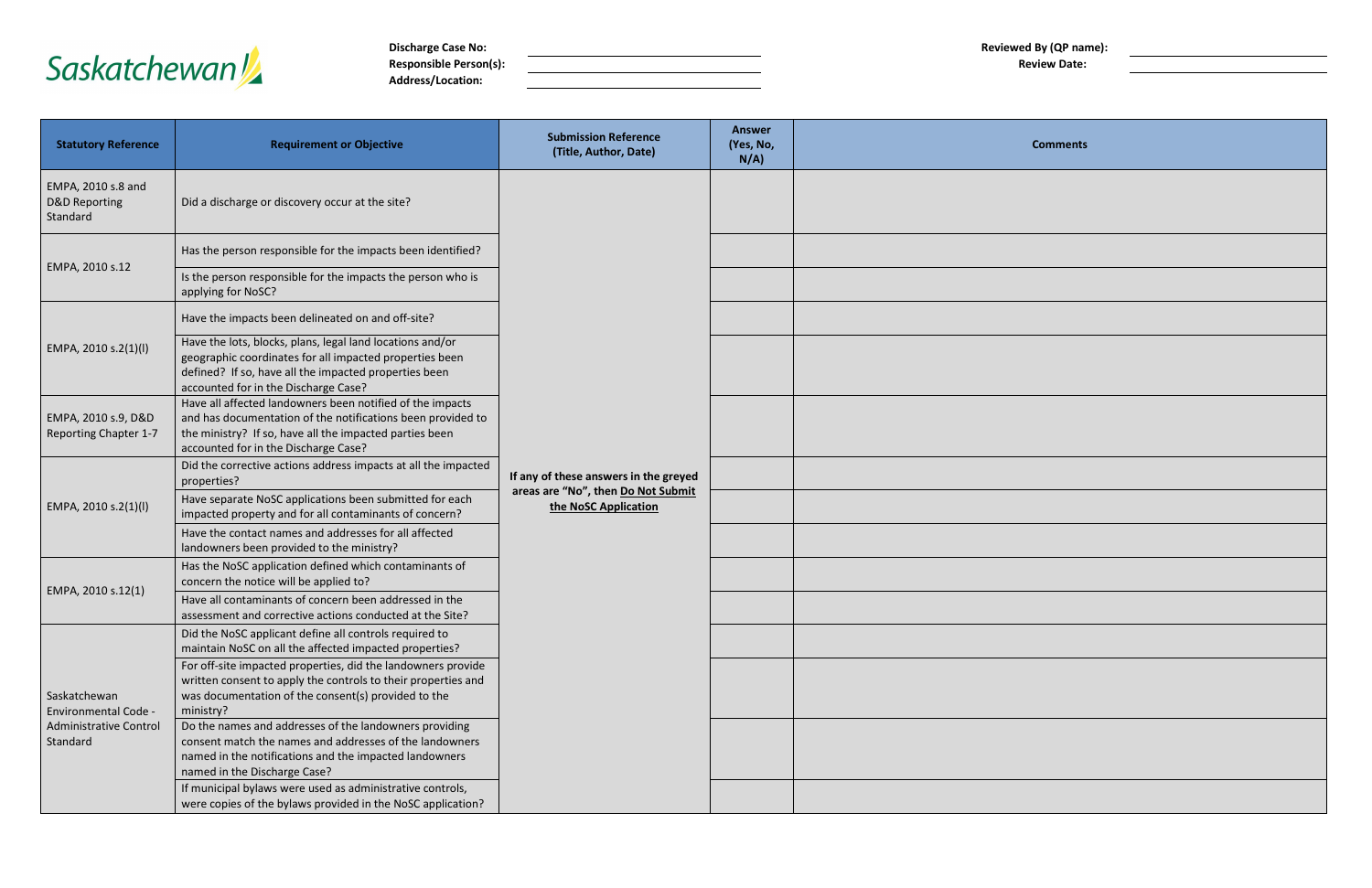

**Discharge Case No: Reviewed By (QP name): Reviewed By (QP name): Reviewed By (QP name): Reviewed By (QP name):**  $Responsible Person(s):$ **Address/Location:**

| wed By (QP name):   |  |
|---------------------|--|
| <b>Review Date:</b> |  |

| EMPA, 2010 s.18(3)                                                 | Were the corrective actions not completed pursuant to an<br>Environmental Protection Order issued by the ministry to the<br>responsible party (RP)?                                |  |
|--------------------------------------------------------------------|------------------------------------------------------------------------------------------------------------------------------------------------------------------------------------|--|
| EMPA, 2010 s.9 and                                                 |                                                                                                                                                                                    |  |
| Code Chapter B.1.2<br>D&D Reporting 1-2, 1-3                       | Was the discharge or discovery reported to the ministry?                                                                                                                           |  |
| <b>D&amp;D Reporting Chapter</b><br>$1-4(1)$                       | Was the discharge or discovery reported to the ministry<br>within the acceptable timeframes?                                                                                       |  |
| <b>D&amp;D Reporting Chapter</b><br>$1-4(2)$                       | Did the discharge or discovery take place at a fixed facility<br>with an EPP in which alternative reporting procedures have<br>been accepted? If so, were the procedures followed? |  |
| EMPA, 2010 s.10                                                    | Did the RP take reasonable measures to repair or remedy any<br>undue risk or reduce danger to life, health, property or the<br>environment?                                        |  |
| EMPA, 2010 s.11 and<br><b>D&amp;D Reporting Chapter</b><br>$1 - 6$ | Did the Minister request a report pursuant to the discharge<br>or discovery (30 Day Report or other)? If so, did the RP<br>provide a written report?                               |  |
| EMPA, 2010 s.12(5)                                                 | Did the owner or occupant aggravate an existing adverse<br>effect on land on which a NoSC was already filed in the<br>registry?                                                    |  |
| EMPA, 2010 s.13(1)                                                 | Was the RP directed to complete a Site Assessment by the<br>Minister?                                                                                                              |  |
| EMPA, 2010 s.13(2)                                                 | If the RP is not the owner of the site, did the RP obtain<br>consent from the owner of the land to enter the property and<br>conduct the site assessment?                          |  |
| EMPA, 2010 s.13(6)                                                 | Was the environmental site assessment (ESA) report<br>submitted to the Minister for review?                                                                                        |  |
| EMPA, 2010 s.13(7)                                                 | If the ESA report was submitted to the Minister, did the<br>Minister conduct a review and provide a response to the RP?                                                            |  |
| EMPA, 2010 s.14                                                    | Was a CAP prepared within 6 months of completing the ESA<br>or any other period set by the Minister?                                                                               |  |
| EMPA, 2020 s.12(2)                                                 | Was more than one party determined to be responsible for<br>the impacts?                                                                                                           |  |
| EMPA, 2010 s.15                                                    | If more than one party was responsible for the impacts, did<br>all parties jointly prepare the CAP and was responsibility<br>clearly allocated?                                    |  |
| EMPA, 2010 s.16                                                    | Was the CAP reviewed by the Minister?                                                                                                                                              |  |
| EMPA, 2010 s.17                                                    | If the CAP proposed RMFR, did the RP provide a financial<br>assurance that will ensure the site is ultimately reclaimed?                                                           |  |
|                                                                    | Was the financial assurance acceptable to the Minister?                                                                                                                            |  |
|                                                                    |                                                                                                                                                                                    |  |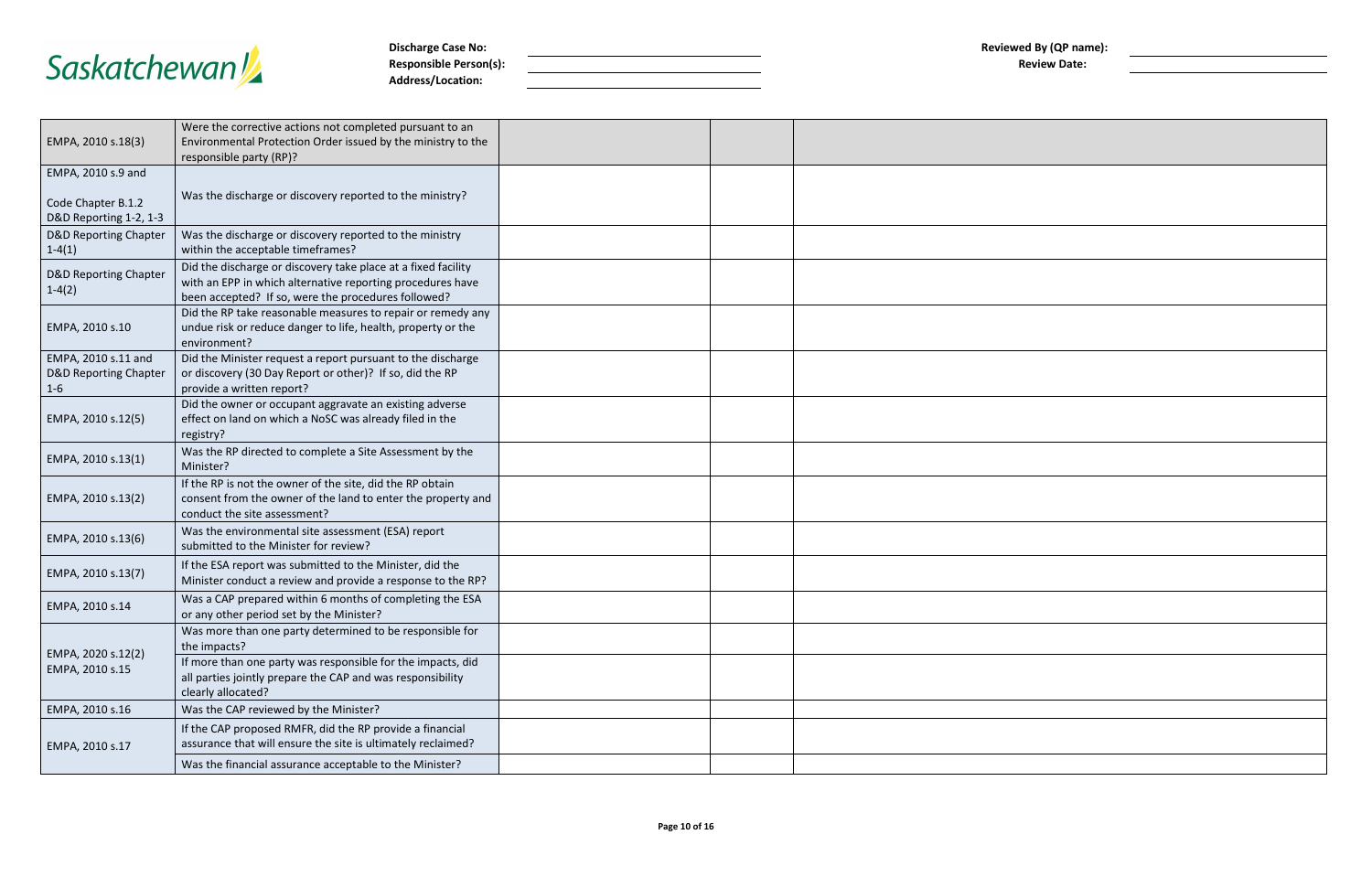

**Discharge Case No: Reviewed By (QP name): Reviewed By (QP name): Reviewed By (QP name): Reviewed By (QP name): Reviewed By (QP name): Reviewed By (QP name): Reviewed By (QP name): Reviewed By (QP name):**  $Responsible Person(s):$ **Address/Location:**

| ewed By (QP name):<br><b>Review Date:</b> |  |  |
|-------------------------------------------|--|--|
|                                           |  |  |
|                                           |  |  |
|                                           |  |  |
|                                           |  |  |
|                                           |  |  |
|                                           |  |  |
|                                           |  |  |
|                                           |  |  |
|                                           |  |  |
|                                           |  |  |
|                                           |  |  |
|                                           |  |  |
|                                           |  |  |
|                                           |  |  |
|                                           |  |  |
|                                           |  |  |
|                                           |  |  |
|                                           |  |  |
|                                           |  |  |
|                                           |  |  |

|                           | Did the information provided in the NoSC application reflect                           |  |
|---------------------------|----------------------------------------------------------------------------------------|--|
| EMPA, 2010 s.18(1)        | what was set out in the CAP, including any changes directed                            |  |
|                           | by the Minister?                                                                       |  |
|                           | Did the RP apply for NoSC with a signed and dated "Closure                             |  |
| EMPA, 2010 s.18(2)        | Report and Application for NoSC" form with Part E checked?                             |  |
| <b>Guidance Document:</b> | Were the geo-coordinates of the meets and bounds of the                                |  |
| Impacted Sites - CAP      | area of NoSC defined in the NoSC application?                                          |  |
| EMPA, 2020 s.2(1) bb      | Did the QP(s) certifying the ESA meet the qualifications for                           |  |
|                           | the document they were certifying?                                                     |  |
| Code Chapter B.1.2        | Was a QP certificate provided that satisfies the requirements                          |  |
| ESA 1-3 (All ESAs)        | set out in the Qualified Person Certification Standard?                                |  |
|                           | Were environmental samples collected, preserved, stored,                               |  |
|                           | handled or analyzed in accordance with a method approved                               |  |
|                           | by a standards-setting organization?                                                   |  |
|                           | If the environmental samples were analyzed by a laboratory,                            |  |
|                           | was the laboratory accredited pursuant to the requirements                             |  |
| ESA 1-4 (All ESAs)        | of the Canadian Association for Laboratory Accreditation                               |  |
|                           | (CALA) for the parameters analyzed?                                                    |  |
|                           | If no parameter-specific environmental sampling method or                              |  |
|                           | analytical method accreditation process exists, did the                                |  |
|                           | applicant provide a QP certificate stating that, in his or her                         |  |
|                           | opinion the QA/QC for sampling and analytical procedures                               |  |
|                           | produce accurate, precise, and reliable results?                                       |  |
|                           | Was a completed National Classification System for                                     |  |
| ESA 1-6 (All ESAs)        | Contaminated Sites, NCSCS, spreadsheet provided within 30                              |  |
|                           | days of completing the ESA activities?                                                 |  |
|                           | Are all SoPCs delineated vertically and horizontally to the                            |  |
|                           | levels set out in Table 2 of the Discharge and Discovery                               |  |
|                           | <b>Reporting Standard?</b>                                                             |  |
| ESA 1-7 (All ESAs)        | If SoPCs were delineated to levels other than those set out in                         |  |
|                           | Table 2 of the Discharge and Discovery Reporting Standard,                             |  |
|                           | was the Minister consulted on whether the delineation                                  |  |
|                           | concentration levels are acceptable?                                                   |  |
|                           | Did the report clearly identify the SoPCs that exceeded the                            |  |
|                           | limits set out in Table 2 of the Discharge and Discovery<br><b>Reporting Standard?</b> |  |
|                           | If levels other than those set out in Table 2 of the Discharge                         |  |
|                           | and Discovery Reporting Standard were used, was an                                     |  |
|                           | explanation as to why those concentrations were used                                   |  |
| ESA 1-8 (All ESAs)        | provided in the report?                                                                |  |
|                           | Did the report explicitly say the site is an environmentally                           |  |
|                           | impacted site?                                                                         |  |
|                           | Was a copy of the report provided to all landowners affected                           |  |
|                           | by the SoPCs or any other person required by the Minister?                             |  |
|                           |                                                                                        |  |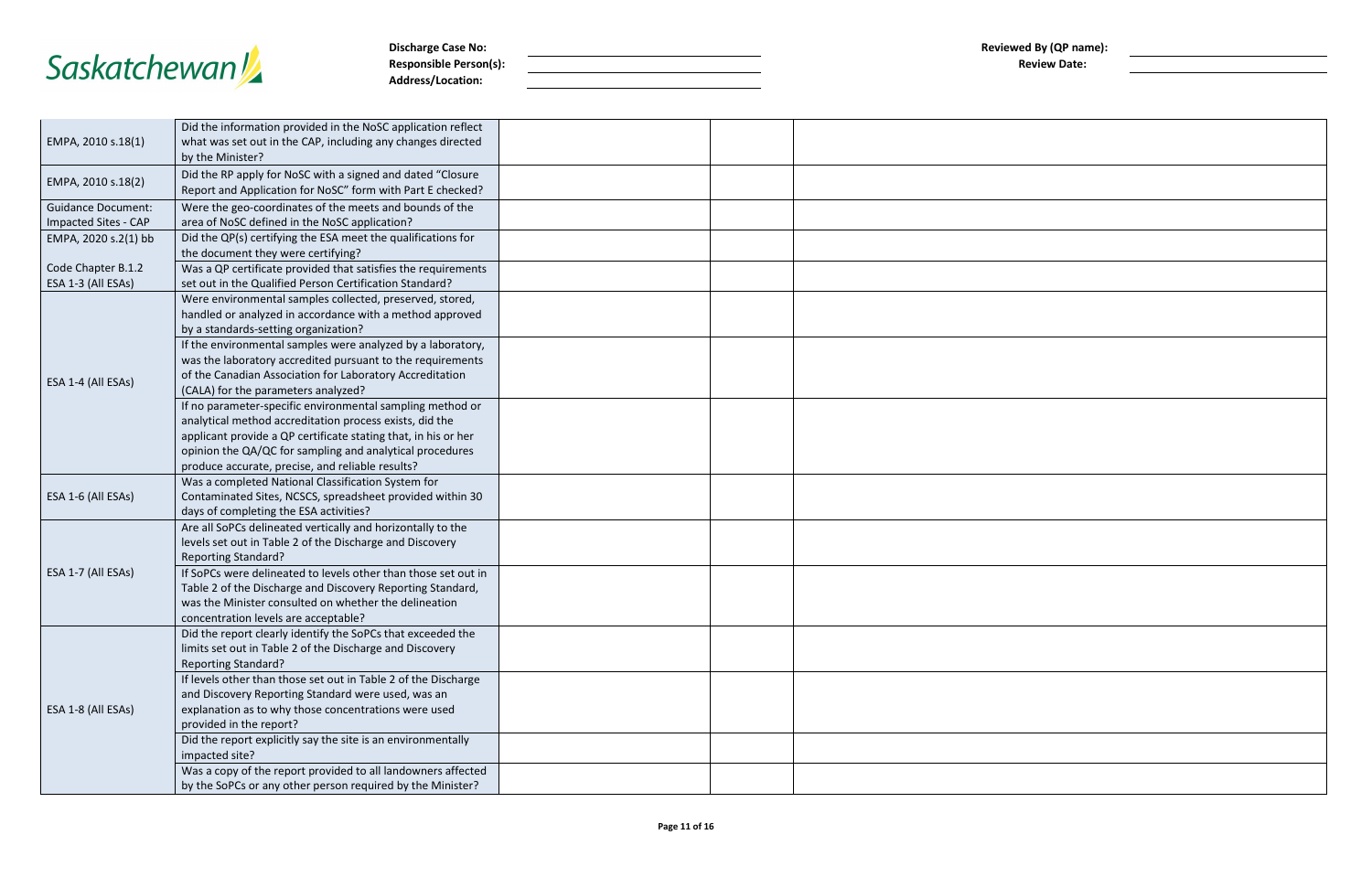

**Discharge Case No: Reviewed By (QP name): Reviewed By (QP name): Reviewed By (QP name): Reviewed By (QP name): Reviewed By (QP name): Reviewed By (QP name): Reviewed By (QP name): Reviewed By (QP name): Responsible Person(s): Address/Location:**

| viewed By (QP name):<br><b>Review Date:</b> |  |  |
|---------------------------------------------|--|--|
|                                             |  |  |
|                                             |  |  |
|                                             |  |  |
|                                             |  |  |
|                                             |  |  |
|                                             |  |  |
|                                             |  |  |
|                                             |  |  |
|                                             |  |  |
|                                             |  |  |
|                                             |  |  |
|                                             |  |  |
|                                             |  |  |
|                                             |  |  |
|                                             |  |  |
|                                             |  |  |
|                                             |  |  |
|                                             |  |  |
|                                             |  |  |
|                                             |  |  |
|                                             |  |  |
|                                             |  |  |
|                                             |  |  |
|                                             |  |  |
|                                             |  |  |

|                                                                  | Does the ESA identify the sources of SoPCs that may cause<br>adverse effect?                                                      |  |  |
|------------------------------------------------------------------|-----------------------------------------------------------------------------------------------------------------------------------|--|--|
|                                                                  | Does the ESA characterize the geological and hydrogeological<br>conditions of the site?                                           |  |  |
|                                                                  | Does the ESA identify the transport pathways for the SoPCs?                                                                       |  |  |
|                                                                  | Is the ESA appropriate to the level of complexity and severity<br>of the adverse effect?                                          |  |  |
|                                                                  | Does the ESA identify all potential receptors?                                                                                    |  |  |
| ESA 2-1 (Alternative<br>Solution ESAs only)                      | Did the ESA take measures to minimize any additional<br>adverse effects?                                                          |  |  |
|                                                                  | Did the ESA minimize human contact with SoPCs?                                                                                    |  |  |
|                                                                  | Were prudent measures taken to interpret, evaluate and<br>document the data gathered during the ESA?                              |  |  |
|                                                                  | Were prudent measures taken to provide a scientifically<br>defensible framework for the preparation of a CAP?                     |  |  |
|                                                                  | Did the ESA take reasonable and prudent measures to include<br>components on monitoring, recording and reporting?                 |  |  |
| ESA 2-2 (Alternative                                             | Was an EPP that set out the methods employed to satisfy the<br>RBOs in ESA 2-1 provided to the Minister?                          |  |  |
| Solution ESAs only)                                              | Did the EPP include a QP certificate stating the methods and<br>components in the EPP will satisfy the RBOs in ESA 2-1?           |  |  |
| ESA $3-1(1)$ , (2)                                               | Did the QP complete a Visual Site Assessment (VSA) Checklist<br>in accordance with the VSA Standard?                              |  |  |
| (Acceptable Solution<br>ESAs not completed in<br>accordance with | Was the VSA Checklist submitted to the Minister immediately<br>after it was completed?                                            |  |  |
| CAN/CSA-Z769-00 only)                                            | If the VSA Checklist identified a need for further assessment,<br>was an ESA completed?                                           |  |  |
| ESA 3-1(3) (Acceptable<br>Solution ESAs that were                | Was the site assessment and report prepared in accordance<br>with CAN/CSA-Z769-00?                                                |  |  |
| completed in<br>accordance with<br>CAN/CSA-Z769-00 only)         | Was a QP Certificate provided to the Minister that states the<br>report satisfies the requirements set out in<br>CAN/CSA-Z769-00? |  |  |
| <b>Guidance Document:</b>                                        | Did the sampling frequency for samples collected meet or<br>exceed the requirements set out in the guidance document?             |  |  |
|                                                                  | Were volatile samples methanol-preserved?                                                                                         |  |  |
| Impacted Sites - ESA                                             | Did the ESA report include the components recommended in<br>the guidance document?                                                |  |  |
| Code Chapter B.1.3                                               | Is the CAP an acceptable solution or alternative solution                                                                         |  |  |
| CAP 1-2 (All CAPs)                                               | (including RMFR and Tier 3 endpoints)?                                                                                            |  |  |
|                                                                  | Was a CAP provided to the Minister?                                                                                               |  |  |
| CAP 1-3 (All CAPs)                                               | Did the applicant receive a notification number from the<br>Minister?                                                             |  |  |
|                                                                  | Was the CAP notification number included on all documents<br>required by the CAP code chapter?                                    |  |  |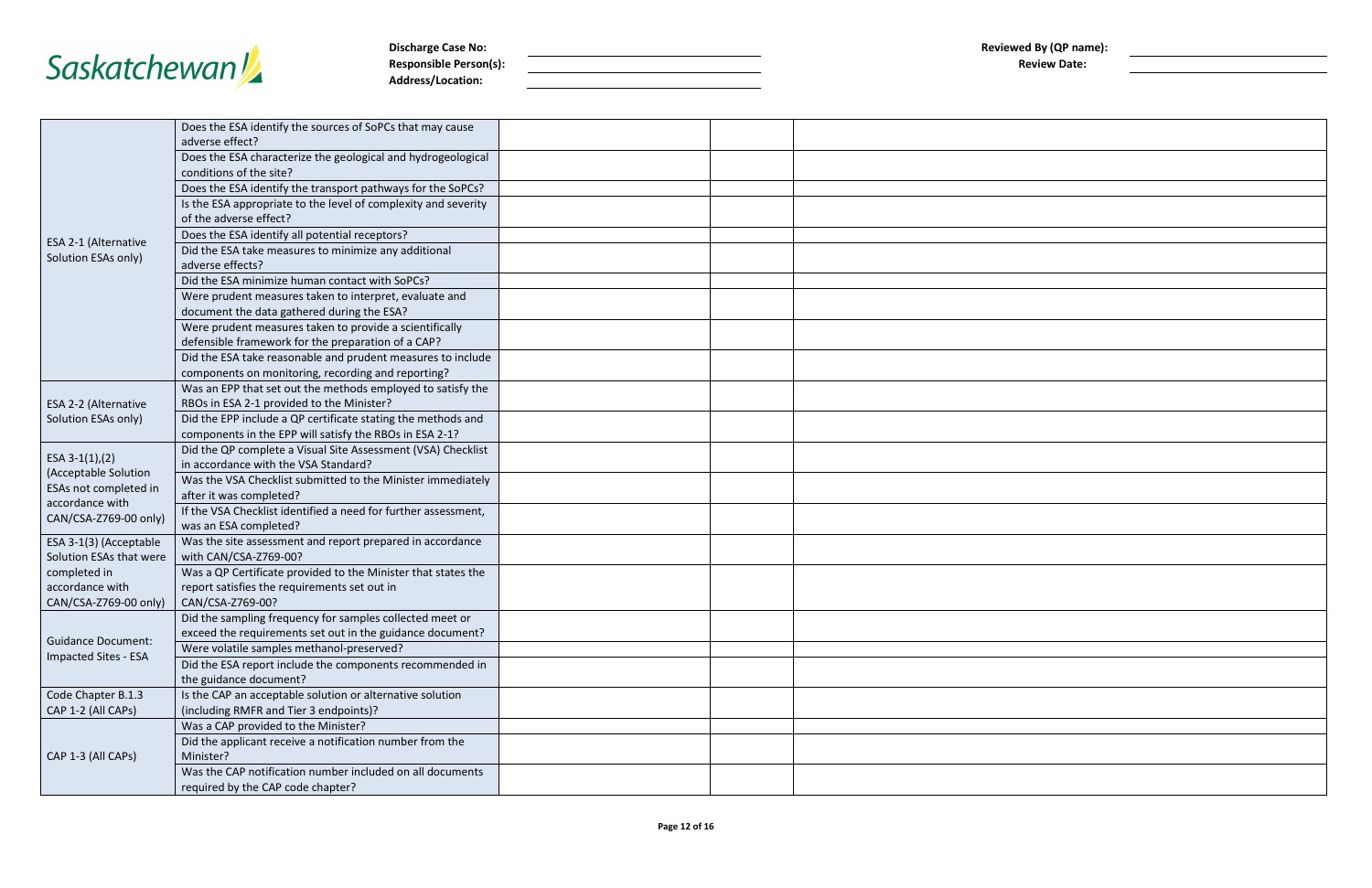

**Discharge Case No: Reviewed By (QP name): Reviewed By (QP name): Reviewed By (QP name): Reviewed By (QP name): Reviewed By (QP name): Reviewed By (QP name): Reviewed By (QP name): Reviewed By (QP name):** Responsible Person(s): **Address/Location:**

| eviewed By (QP name):<br><b>Review Date:</b> |  |  |
|----------------------------------------------|--|--|
|                                              |  |  |
|                                              |  |  |
|                                              |  |  |
|                                              |  |  |
|                                              |  |  |
|                                              |  |  |
|                                              |  |  |
|                                              |  |  |
|                                              |  |  |
|                                              |  |  |
|                                              |  |  |
|                                              |  |  |
|                                              |  |  |
|                                              |  |  |
|                                              |  |  |
|                                              |  |  |
|                                              |  |  |
|                                              |  |  |
|                                              |  |  |
|                                              |  |  |
|                                              |  |  |
|                                              |  |  |
|                                              |  |  |

| Did the QP(s) certifying the CAP and CAP documents meet the<br>qualifications for the document they were certifying? (i.e.:<br>person designated by the Minister required for certifying Tier<br>CAP 1-4 (All CAPs)<br>3 endpoints and lab analyses)<br>Was a QP certificate provided that satisfies the requirements<br>set out in the Qualified Person Certification Standard?<br>Were environmental samples collected, preserved, stored,<br>handled or analyzed in accordance with a method approved<br>by a standards-setting organization?<br>If the environmental samples were analyzed by a laboratory,<br>was the laboratory accredited pursuant to the requirements<br>of the Canadian Association for Laboratory Accreditation<br>CAP 1-5 (All CAPs)<br>(CALA) for the parameters analyzed?<br>If no parameter-specific environmental sampling method or<br>analytical method accreditation process exists, did the<br>applicant provide a QP certificate stating that, in his or her<br>opinion the QA/QC for sampling and analytical procedures<br>produce accurate, precise, and reliable results?<br>Were the selected endpoints achieved within the timeframe<br>set out in the CAP?<br>If the endpoints were not achieved within the timeframe set<br>out in the CAP, was a status report provided to the Minister?<br>CAP 1-7 (All CAPs)<br>Was a closure report provided and did it include all laboratory<br>analysis results?<br>Was a QP Certificate provided and did it state that in the QP's<br>opinion, the lab analysis procedures produce accurate,<br>precise and reliable results?<br>Was a completed National Classification System for<br>CAP 1-8 (All CAPs)<br>Contaminated Sites, NCSCS, spreadsheet provided within 30<br>days of completing the CAP activities?<br>Did the CAP include the written consent of any person who<br>owns any portion of the impacted site to which the CAP was<br>CAP 1-9 (All CAPs)<br>prepared?<br>If any SoPC was removed from the site, were they disposed of<br>in a lawful manner?<br>Is the CAP scientifically defensible?<br>Is the CAP appropriate to the level of complexity and severity<br>of impact on the impacted Site?<br>Does the CAP establish a preliminary conceptual design of the<br>CAP 2-1 (Alternative<br>proposed corrective actions and include a description of the<br>Solution CAPs only)<br>tasks necessary to complete the actions?<br>Does the CAP establish endpoints that comply with the<br>Endpoint Selection Standard, including any physical or<br>engineering controls required? |  |  |  |
|-----------------------------------------------------------------------------------------------------------------------------------------------------------------------------------------------------------------------------------------------------------------------------------------------------------------------------------------------------------------------------------------------------------------------------------------------------------------------------------------------------------------------------------------------------------------------------------------------------------------------------------------------------------------------------------------------------------------------------------------------------------------------------------------------------------------------------------------------------------------------------------------------------------------------------------------------------------------------------------------------------------------------------------------------------------------------------------------------------------------------------------------------------------------------------------------------------------------------------------------------------------------------------------------------------------------------------------------------------------------------------------------------------------------------------------------------------------------------------------------------------------------------------------------------------------------------------------------------------------------------------------------------------------------------------------------------------------------------------------------------------------------------------------------------------------------------------------------------------------------------------------------------------------------------------------------------------------------------------------------------------------------------------------------------------------------------------------------------------------------------------------------------------------------------------------------------------------------------------------------------------------------------------------------------------------------------------------------------------------------------------------------------------------------------------------------------------------------------------------------------------------------------------------------------------------------------------------------|--|--|--|
|                                                                                                                                                                                                                                                                                                                                                                                                                                                                                                                                                                                                                                                                                                                                                                                                                                                                                                                                                                                                                                                                                                                                                                                                                                                                                                                                                                                                                                                                                                                                                                                                                                                                                                                                                                                                                                                                                                                                                                                                                                                                                                                                                                                                                                                                                                                                                                                                                                                                                                                                                                                         |  |  |  |
|                                                                                                                                                                                                                                                                                                                                                                                                                                                                                                                                                                                                                                                                                                                                                                                                                                                                                                                                                                                                                                                                                                                                                                                                                                                                                                                                                                                                                                                                                                                                                                                                                                                                                                                                                                                                                                                                                                                                                                                                                                                                                                                                                                                                                                                                                                                                                                                                                                                                                                                                                                                         |  |  |  |
|                                                                                                                                                                                                                                                                                                                                                                                                                                                                                                                                                                                                                                                                                                                                                                                                                                                                                                                                                                                                                                                                                                                                                                                                                                                                                                                                                                                                                                                                                                                                                                                                                                                                                                                                                                                                                                                                                                                                                                                                                                                                                                                                                                                                                                                                                                                                                                                                                                                                                                                                                                                         |  |  |  |
|                                                                                                                                                                                                                                                                                                                                                                                                                                                                                                                                                                                                                                                                                                                                                                                                                                                                                                                                                                                                                                                                                                                                                                                                                                                                                                                                                                                                                                                                                                                                                                                                                                                                                                                                                                                                                                                                                                                                                                                                                                                                                                                                                                                                                                                                                                                                                                                                                                                                                                                                                                                         |  |  |  |
|                                                                                                                                                                                                                                                                                                                                                                                                                                                                                                                                                                                                                                                                                                                                                                                                                                                                                                                                                                                                                                                                                                                                                                                                                                                                                                                                                                                                                                                                                                                                                                                                                                                                                                                                                                                                                                                                                                                                                                                                                                                                                                                                                                                                                                                                                                                                                                                                                                                                                                                                                                                         |  |  |  |
|                                                                                                                                                                                                                                                                                                                                                                                                                                                                                                                                                                                                                                                                                                                                                                                                                                                                                                                                                                                                                                                                                                                                                                                                                                                                                                                                                                                                                                                                                                                                                                                                                                                                                                                                                                                                                                                                                                                                                                                                                                                                                                                                                                                                                                                                                                                                                                                                                                                                                                                                                                                         |  |  |  |
|                                                                                                                                                                                                                                                                                                                                                                                                                                                                                                                                                                                                                                                                                                                                                                                                                                                                                                                                                                                                                                                                                                                                                                                                                                                                                                                                                                                                                                                                                                                                                                                                                                                                                                                                                                                                                                                                                                                                                                                                                                                                                                                                                                                                                                                                                                                                                                                                                                                                                                                                                                                         |  |  |  |
|                                                                                                                                                                                                                                                                                                                                                                                                                                                                                                                                                                                                                                                                                                                                                                                                                                                                                                                                                                                                                                                                                                                                                                                                                                                                                                                                                                                                                                                                                                                                                                                                                                                                                                                                                                                                                                                                                                                                                                                                                                                                                                                                                                                                                                                                                                                                                                                                                                                                                                                                                                                         |  |  |  |
|                                                                                                                                                                                                                                                                                                                                                                                                                                                                                                                                                                                                                                                                                                                                                                                                                                                                                                                                                                                                                                                                                                                                                                                                                                                                                                                                                                                                                                                                                                                                                                                                                                                                                                                                                                                                                                                                                                                                                                                                                                                                                                                                                                                                                                                                                                                                                                                                                                                                                                                                                                                         |  |  |  |
|                                                                                                                                                                                                                                                                                                                                                                                                                                                                                                                                                                                                                                                                                                                                                                                                                                                                                                                                                                                                                                                                                                                                                                                                                                                                                                                                                                                                                                                                                                                                                                                                                                                                                                                                                                                                                                                                                                                                                                                                                                                                                                                                                                                                                                                                                                                                                                                                                                                                                                                                                                                         |  |  |  |
|                                                                                                                                                                                                                                                                                                                                                                                                                                                                                                                                                                                                                                                                                                                                                                                                                                                                                                                                                                                                                                                                                                                                                                                                                                                                                                                                                                                                                                                                                                                                                                                                                                                                                                                                                                                                                                                                                                                                                                                                                                                                                                                                                                                                                                                                                                                                                                                                                                                                                                                                                                                         |  |  |  |
|                                                                                                                                                                                                                                                                                                                                                                                                                                                                                                                                                                                                                                                                                                                                                                                                                                                                                                                                                                                                                                                                                                                                                                                                                                                                                                                                                                                                                                                                                                                                                                                                                                                                                                                                                                                                                                                                                                                                                                                                                                                                                                                                                                                                                                                                                                                                                                                                                                                                                                                                                                                         |  |  |  |
|                                                                                                                                                                                                                                                                                                                                                                                                                                                                                                                                                                                                                                                                                                                                                                                                                                                                                                                                                                                                                                                                                                                                                                                                                                                                                                                                                                                                                                                                                                                                                                                                                                                                                                                                                                                                                                                                                                                                                                                                                                                                                                                                                                                                                                                                                                                                                                                                                                                                                                                                                                                         |  |  |  |
|                                                                                                                                                                                                                                                                                                                                                                                                                                                                                                                                                                                                                                                                                                                                                                                                                                                                                                                                                                                                                                                                                                                                                                                                                                                                                                                                                                                                                                                                                                                                                                                                                                                                                                                                                                                                                                                                                                                                                                                                                                                                                                                                                                                                                                                                                                                                                                                                                                                                                                                                                                                         |  |  |  |
|                                                                                                                                                                                                                                                                                                                                                                                                                                                                                                                                                                                                                                                                                                                                                                                                                                                                                                                                                                                                                                                                                                                                                                                                                                                                                                                                                                                                                                                                                                                                                                                                                                                                                                                                                                                                                                                                                                                                                                                                                                                                                                                                                                                                                                                                                                                                                                                                                                                                                                                                                                                         |  |  |  |
|                                                                                                                                                                                                                                                                                                                                                                                                                                                                                                                                                                                                                                                                                                                                                                                                                                                                                                                                                                                                                                                                                                                                                                                                                                                                                                                                                                                                                                                                                                                                                                                                                                                                                                                                                                                                                                                                                                                                                                                                                                                                                                                                                                                                                                                                                                                                                                                                                                                                                                                                                                                         |  |  |  |
|                                                                                                                                                                                                                                                                                                                                                                                                                                                                                                                                                                                                                                                                                                                                                                                                                                                                                                                                                                                                                                                                                                                                                                                                                                                                                                                                                                                                                                                                                                                                                                                                                                                                                                                                                                                                                                                                                                                                                                                                                                                                                                                                                                                                                                                                                                                                                                                                                                                                                                                                                                                         |  |  |  |
|                                                                                                                                                                                                                                                                                                                                                                                                                                                                                                                                                                                                                                                                                                                                                                                                                                                                                                                                                                                                                                                                                                                                                                                                                                                                                                                                                                                                                                                                                                                                                                                                                                                                                                                                                                                                                                                                                                                                                                                                                                                                                                                                                                                                                                                                                                                                                                                                                                                                                                                                                                                         |  |  |  |
|                                                                                                                                                                                                                                                                                                                                                                                                                                                                                                                                                                                                                                                                                                                                                                                                                                                                                                                                                                                                                                                                                                                                                                                                                                                                                                                                                                                                                                                                                                                                                                                                                                                                                                                                                                                                                                                                                                                                                                                                                                                                                                                                                                                                                                                                                                                                                                                                                                                                                                                                                                                         |  |  |  |
|                                                                                                                                                                                                                                                                                                                                                                                                                                                                                                                                                                                                                                                                                                                                                                                                                                                                                                                                                                                                                                                                                                                                                                                                                                                                                                                                                                                                                                                                                                                                                                                                                                                                                                                                                                                                                                                                                                                                                                                                                                                                                                                                                                                                                                                                                                                                                                                                                                                                                                                                                                                         |  |  |  |
|                                                                                                                                                                                                                                                                                                                                                                                                                                                                                                                                                                                                                                                                                                                                                                                                                                                                                                                                                                                                                                                                                                                                                                                                                                                                                                                                                                                                                                                                                                                                                                                                                                                                                                                                                                                                                                                                                                                                                                                                                                                                                                                                                                                                                                                                                                                                                                                                                                                                                                                                                                                         |  |  |  |
|                                                                                                                                                                                                                                                                                                                                                                                                                                                                                                                                                                                                                                                                                                                                                                                                                                                                                                                                                                                                                                                                                                                                                                                                                                                                                                                                                                                                                                                                                                                                                                                                                                                                                                                                                                                                                                                                                                                                                                                                                                                                                                                                                                                                                                                                                                                                                                                                                                                                                                                                                                                         |  |  |  |
|                                                                                                                                                                                                                                                                                                                                                                                                                                                                                                                                                                                                                                                                                                                                                                                                                                                                                                                                                                                                                                                                                                                                                                                                                                                                                                                                                                                                                                                                                                                                                                                                                                                                                                                                                                                                                                                                                                                                                                                                                                                                                                                                                                                                                                                                                                                                                                                                                                                                                                                                                                                         |  |  |  |
|                                                                                                                                                                                                                                                                                                                                                                                                                                                                                                                                                                                                                                                                                                                                                                                                                                                                                                                                                                                                                                                                                                                                                                                                                                                                                                                                                                                                                                                                                                                                                                                                                                                                                                                                                                                                                                                                                                                                                                                                                                                                                                                                                                                                                                                                                                                                                                                                                                                                                                                                                                                         |  |  |  |
|                                                                                                                                                                                                                                                                                                                                                                                                                                                                                                                                                                                                                                                                                                                                                                                                                                                                                                                                                                                                                                                                                                                                                                                                                                                                                                                                                                                                                                                                                                                                                                                                                                                                                                                                                                                                                                                                                                                                                                                                                                                                                                                                                                                                                                                                                                                                                                                                                                                                                                                                                                                         |  |  |  |
|                                                                                                                                                                                                                                                                                                                                                                                                                                                                                                                                                                                                                                                                                                                                                                                                                                                                                                                                                                                                                                                                                                                                                                                                                                                                                                                                                                                                                                                                                                                                                                                                                                                                                                                                                                                                                                                                                                                                                                                                                                                                                                                                                                                                                                                                                                                                                                                                                                                                                                                                                                                         |  |  |  |
|                                                                                                                                                                                                                                                                                                                                                                                                                                                                                                                                                                                                                                                                                                                                                                                                                                                                                                                                                                                                                                                                                                                                                                                                                                                                                                                                                                                                                                                                                                                                                                                                                                                                                                                                                                                                                                                                                                                                                                                                                                                                                                                                                                                                                                                                                                                                                                                                                                                                                                                                                                                         |  |  |  |
|                                                                                                                                                                                                                                                                                                                                                                                                                                                                                                                                                                                                                                                                                                                                                                                                                                                                                                                                                                                                                                                                                                                                                                                                                                                                                                                                                                                                                                                                                                                                                                                                                                                                                                                                                                                                                                                                                                                                                                                                                                                                                                                                                                                                                                                                                                                                                                                                                                                                                                                                                                                         |  |  |  |
|                                                                                                                                                                                                                                                                                                                                                                                                                                                                                                                                                                                                                                                                                                                                                                                                                                                                                                                                                                                                                                                                                                                                                                                                                                                                                                                                                                                                                                                                                                                                                                                                                                                                                                                                                                                                                                                                                                                                                                                                                                                                                                                                                                                                                                                                                                                                                                                                                                                                                                                                                                                         |  |  |  |
|                                                                                                                                                                                                                                                                                                                                                                                                                                                                                                                                                                                                                                                                                                                                                                                                                                                                                                                                                                                                                                                                                                                                                                                                                                                                                                                                                                                                                                                                                                                                                                                                                                                                                                                                                                                                                                                                                                                                                                                                                                                                                                                                                                                                                                                                                                                                                                                                                                                                                                                                                                                         |  |  |  |
|                                                                                                                                                                                                                                                                                                                                                                                                                                                                                                                                                                                                                                                                                                                                                                                                                                                                                                                                                                                                                                                                                                                                                                                                                                                                                                                                                                                                                                                                                                                                                                                                                                                                                                                                                                                                                                                                                                                                                                                                                                                                                                                                                                                                                                                                                                                                                                                                                                                                                                                                                                                         |  |  |  |
|                                                                                                                                                                                                                                                                                                                                                                                                                                                                                                                                                                                                                                                                                                                                                                                                                                                                                                                                                                                                                                                                                                                                                                                                                                                                                                                                                                                                                                                                                                                                                                                                                                                                                                                                                                                                                                                                                                                                                                                                                                                                                                                                                                                                                                                                                                                                                                                                                                                                                                                                                                                         |  |  |  |
|                                                                                                                                                                                                                                                                                                                                                                                                                                                                                                                                                                                                                                                                                                                                                                                                                                                                                                                                                                                                                                                                                                                                                                                                                                                                                                                                                                                                                                                                                                                                                                                                                                                                                                                                                                                                                                                                                                                                                                                                                                                                                                                                                                                                                                                                                                                                                                                                                                                                                                                                                                                         |  |  |  |
|                                                                                                                                                                                                                                                                                                                                                                                                                                                                                                                                                                                                                                                                                                                                                                                                                                                                                                                                                                                                                                                                                                                                                                                                                                                                                                                                                                                                                                                                                                                                                                                                                                                                                                                                                                                                                                                                                                                                                                                                                                                                                                                                                                                                                                                                                                                                                                                                                                                                                                                                                                                         |  |  |  |
|                                                                                                                                                                                                                                                                                                                                                                                                                                                                                                                                                                                                                                                                                                                                                                                                                                                                                                                                                                                                                                                                                                                                                                                                                                                                                                                                                                                                                                                                                                                                                                                                                                                                                                                                                                                                                                                                                                                                                                                                                                                                                                                                                                                                                                                                                                                                                                                                                                                                                                                                                                                         |  |  |  |
|                                                                                                                                                                                                                                                                                                                                                                                                                                                                                                                                                                                                                                                                                                                                                                                                                                                                                                                                                                                                                                                                                                                                                                                                                                                                                                                                                                                                                                                                                                                                                                                                                                                                                                                                                                                                                                                                                                                                                                                                                                                                                                                                                                                                                                                                                                                                                                                                                                                                                                                                                                                         |  |  |  |
|                                                                                                                                                                                                                                                                                                                                                                                                                                                                                                                                                                                                                                                                                                                                                                                                                                                                                                                                                                                                                                                                                                                                                                                                                                                                                                                                                                                                                                                                                                                                                                                                                                                                                                                                                                                                                                                                                                                                                                                                                                                                                                                                                                                                                                                                                                                                                                                                                                                                                                                                                                                         |  |  |  |
|                                                                                                                                                                                                                                                                                                                                                                                                                                                                                                                                                                                                                                                                                                                                                                                                                                                                                                                                                                                                                                                                                                                                                                                                                                                                                                                                                                                                                                                                                                                                                                                                                                                                                                                                                                                                                                                                                                                                                                                                                                                                                                                                                                                                                                                                                                                                                                                                                                                                                                                                                                                         |  |  |  |
|                                                                                                                                                                                                                                                                                                                                                                                                                                                                                                                                                                                                                                                                                                                                                                                                                                                                                                                                                                                                                                                                                                                                                                                                                                                                                                                                                                                                                                                                                                                                                                                                                                                                                                                                                                                                                                                                                                                                                                                                                                                                                                                                                                                                                                                                                                                                                                                                                                                                                                                                                                                         |  |  |  |
|                                                                                                                                                                                                                                                                                                                                                                                                                                                                                                                                                                                                                                                                                                                                                                                                                                                                                                                                                                                                                                                                                                                                                                                                                                                                                                                                                                                                                                                                                                                                                                                                                                                                                                                                                                                                                                                                                                                                                                                                                                                                                                                                                                                                                                                                                                                                                                                                                                                                                                                                                                                         |  |  |  |
|                                                                                                                                                                                                                                                                                                                                                                                                                                                                                                                                                                                                                                                                                                                                                                                                                                                                                                                                                                                                                                                                                                                                                                                                                                                                                                                                                                                                                                                                                                                                                                                                                                                                                                                                                                                                                                                                                                                                                                                                                                                                                                                                                                                                                                                                                                                                                                                                                                                                                                                                                                                         |  |  |  |
|                                                                                                                                                                                                                                                                                                                                                                                                                                                                                                                                                                                                                                                                                                                                                                                                                                                                                                                                                                                                                                                                                                                                                                                                                                                                                                                                                                                                                                                                                                                                                                                                                                                                                                                                                                                                                                                                                                                                                                                                                                                                                                                                                                                                                                                                                                                                                                                                                                                                                                                                                                                         |  |  |  |
|                                                                                                                                                                                                                                                                                                                                                                                                                                                                                                                                                                                                                                                                                                                                                                                                                                                                                                                                                                                                                                                                                                                                                                                                                                                                                                                                                                                                                                                                                                                                                                                                                                                                                                                                                                                                                                                                                                                                                                                                                                                                                                                                                                                                                                                                                                                                                                                                                                                                                                                                                                                         |  |  |  |
|                                                                                                                                                                                                                                                                                                                                                                                                                                                                                                                                                                                                                                                                                                                                                                                                                                                                                                                                                                                                                                                                                                                                                                                                                                                                                                                                                                                                                                                                                                                                                                                                                                                                                                                                                                                                                                                                                                                                                                                                                                                                                                                                                                                                                                                                                                                                                                                                                                                                                                                                                                                         |  |  |  |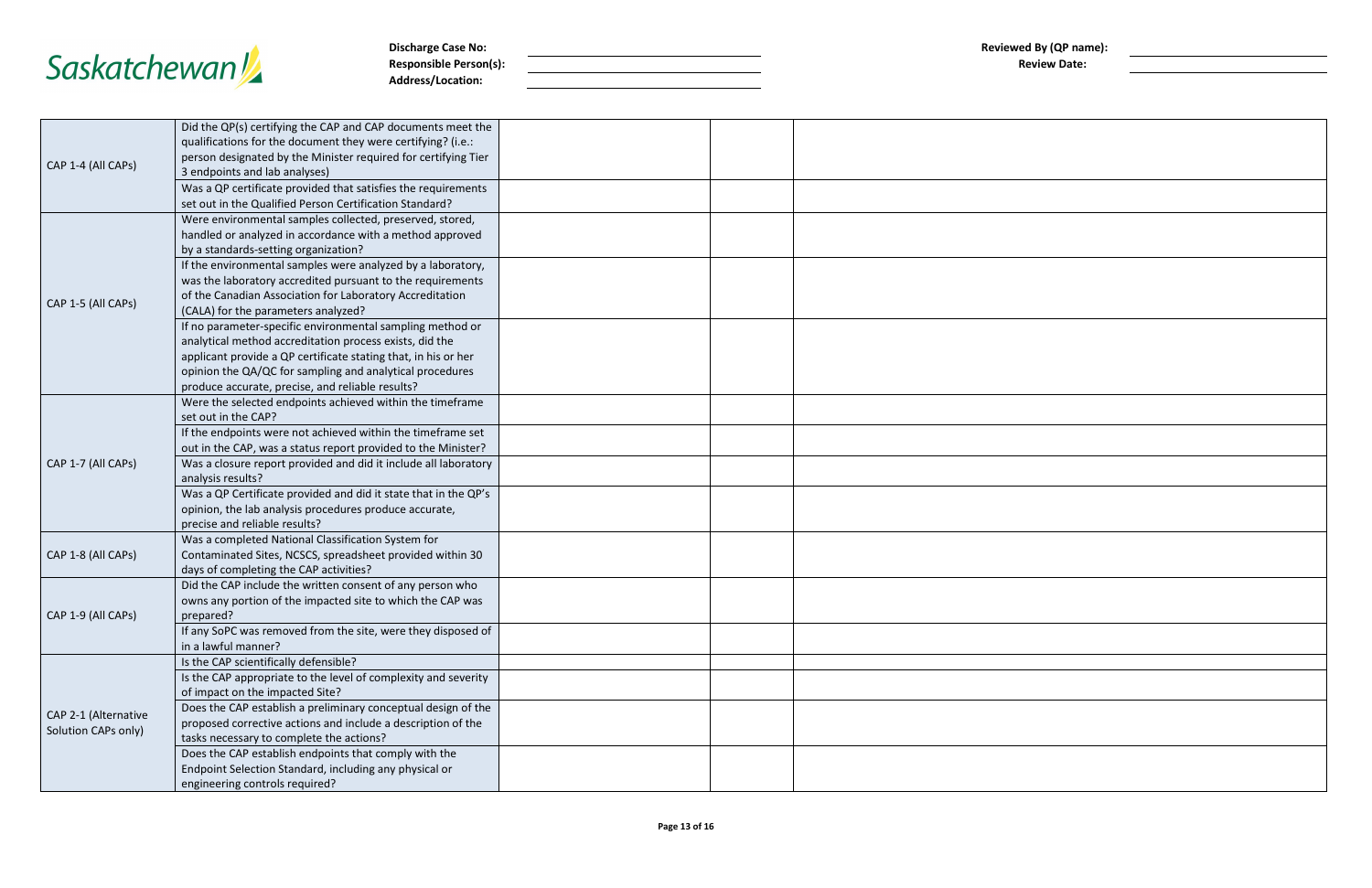

**Discharge Case No: Reviewed By (QP name): Reviewed By (QP name): Reviewed By (QP name): Reviewed By (QP name): Reviewed By (QP name): Reviewed By (QP name): Reviewed By (QP name): Reviewed By (QP name): Responsible Person(s): Address/Location:**

Did the CAP and closure reports include the components

| ewed By (QP name):<br><b>Review Date:</b> |  |  |
|-------------------------------------------|--|--|
|                                           |  |  |
|                                           |  |  |
|                                           |  |  |
|                                           |  |  |
|                                           |  |  |
|                                           |  |  |
|                                           |  |  |
|                                           |  |  |
|                                           |  |  |
|                                           |  |  |
|                                           |  |  |
|                                           |  |  |
|                                           |  |  |
|                                           |  |  |
|                                           |  |  |
|                                           |  |  |
|                                           |  |  |
|                                           |  |  |

|                           | Do the endpoints comply with the administrative controls set                                                |  |  |
|---------------------------|-------------------------------------------------------------------------------------------------------------|--|--|
|                           | out in the Administrative Control Standard?                                                                 |  |  |
|                           | Do the endpoints, if appropriate, provide for the reduction in                                              |  |  |
|                           | the concentration of SoPC to a level at or below the levels set                                             |  |  |
|                           | out in the SEQG for the endpoints selected?                                                                 |  |  |
|                           | Does the CAP establish methods to remediate, manage or                                                      |  |  |
|                           | monitor the sources, pathways and receptors that may be or                                                  |  |  |
|                           | are affected by any SoPC that may cause or is causing an                                                    |  |  |
|                           | adverse effect?                                                                                             |  |  |
|                           | Does the CAP establish methods of performance evaluation                                                    |  |  |
|                           | that describe the CAP goals and monitor the effectiveness of                                                |  |  |
|                           | the corrective actions?                                                                                     |  |  |
|                           | Do the corrective actions minimize additional adverse effects,                                              |  |  |
|                           | minimize human contact with the SoPCs, and include                                                          |  |  |
|                           | components on monitoring, recording, and reporting?<br>Did the CAP use accepted technologies set out in the |  |  |
|                           | <b>Reclamation Technology Standard?</b>                                                                     |  |  |
|                           | If the CAP did not use reclamation technology listed in the                                                 |  |  |
|                           | Reclamation Technology Standard, were all SoPCs completely                                                  |  |  |
|                           | contained within the property boundary of the RP? Were the                                                  |  |  |
|                           | SoPCs delineated horizontally and vertically? Did modelling                                                 |  |  |
| CAP 3-1 (Acceptable       | establish that SoPCs will not migrate?                                                                      |  |  |
| Solution CAPs only)       | Were Tier 1 or Tier 2 endpoints used and did they comply                                                    |  |  |
|                           | with the Endpoint Selection Standard?                                                                       |  |  |
|                           | Do the endpoints comply with the administrative controls set                                                |  |  |
|                           | out in the Administrative Control Standard?                                                                 |  |  |
|                           | Do the endpoints, if appropriate, provide for the reduction in                                              |  |  |
|                           | the concentration of SoPC to a level at or below the levels set                                             |  |  |
|                           | out in the SEQG for the endpoints selected?                                                                 |  |  |
|                           | Did the sampling frequency for samples collected meet or                                                    |  |  |
| <b>Guidance Document:</b> | exceed the requirements set out in the guidance document?                                                   |  |  |
| Impacted Sites (CAP and   | Were volatile samples methanol-preserved in accordance                                                      |  |  |
|                           | with US EPA Guidance Document 1210?                                                                         |  |  |

Closure)

recommended in the guidance document?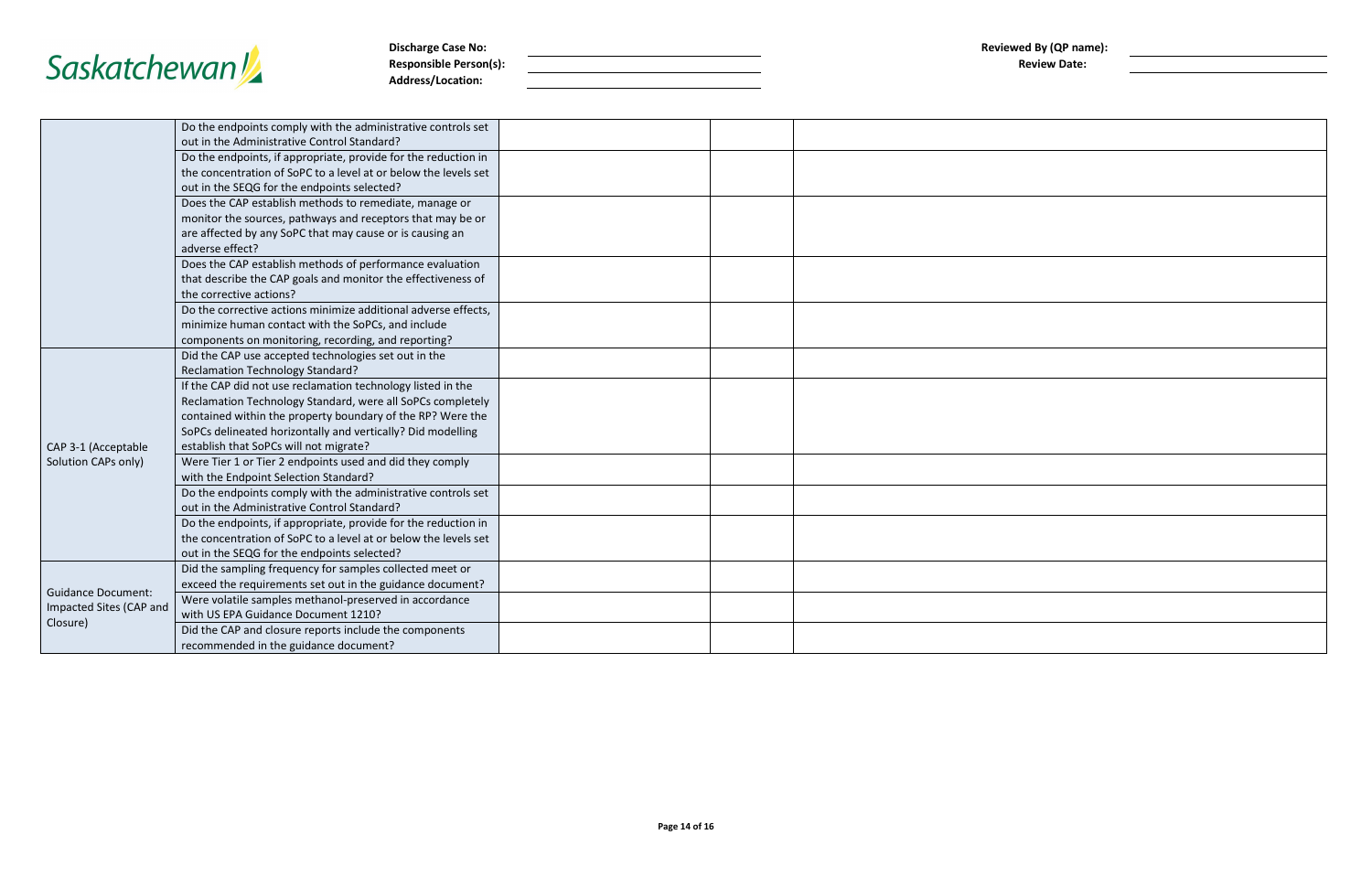### Appendix C – Glossary of Terms

**Act** – *The Environmental Management and Protection Act, 2010.*

**Administrative control** – A legal or administrative tool, as set out in the Administrative Control Standard, to safeguard against unacceptable exposures to substances of potential concern for specific pathways. Examples of these controls include zoning controls and land use restrictions. For more information, see the code's [Endpoint Selection Standard a](https://publications.saskatchewan.ca/#/products/77488)nd the [Administrative Control Standard.](https://publications.saskatchewan.ca/#/products/77466)

**Adverse effect** – Impairment of or damage to the environment or harm to human health, caused by any chemical, physical or biological alteration or any combination of any chemical, physical or biological alterations or any combination of any chemical, physical or biological alterations. (EMPA, 2010)

**Corrective action** – Any action or process undertaken to achieve reclamation.

**Corrective action plan** – A plan that details the methods employed to prevent, minimize, mitigate, remedy or reclaim adverse effects. (EMPA, 2010)

**Delineation** – Determining the size, depth and areal extent of a contamination plume in soil or groundwater.

**Discharge –** A discharge, drainage, deposit, release or emission into the environment. (EMPA, 2010)

**Discharge case** – The ministry creates a unique Discharge Case for each reported Discharge or Discovery. Discharge Cases are managed via the ministry's Customer Relationship Management (CRM) database. Each case is given a unique number.

**Discovery** – A previously unreported discharge or historical discharge.

**Endpoint** – Tier 1, 2 or 3 endpoints selected as set out in the Endpoint Selection Standard (Corrective Action Plan Chapter).

**Environment** – Includes the following:

- Air and the layers of the atmosphere.
- Land, including soil, subsoil, sediments, consolidated surficial deposits and rock.
- Water.
- Organic and inorganic matter and living organisms.
- Interacting natural systems and ecological and climatic interrelationships that include the components listed above.

**Environmentally impacted site** – An area of land or water that contains a substance that may cause or is causing an adverse effect.

**Exposure pathway** – The route by which a receptor meets a contaminant (such as groundwater, inhalation, ingestion).